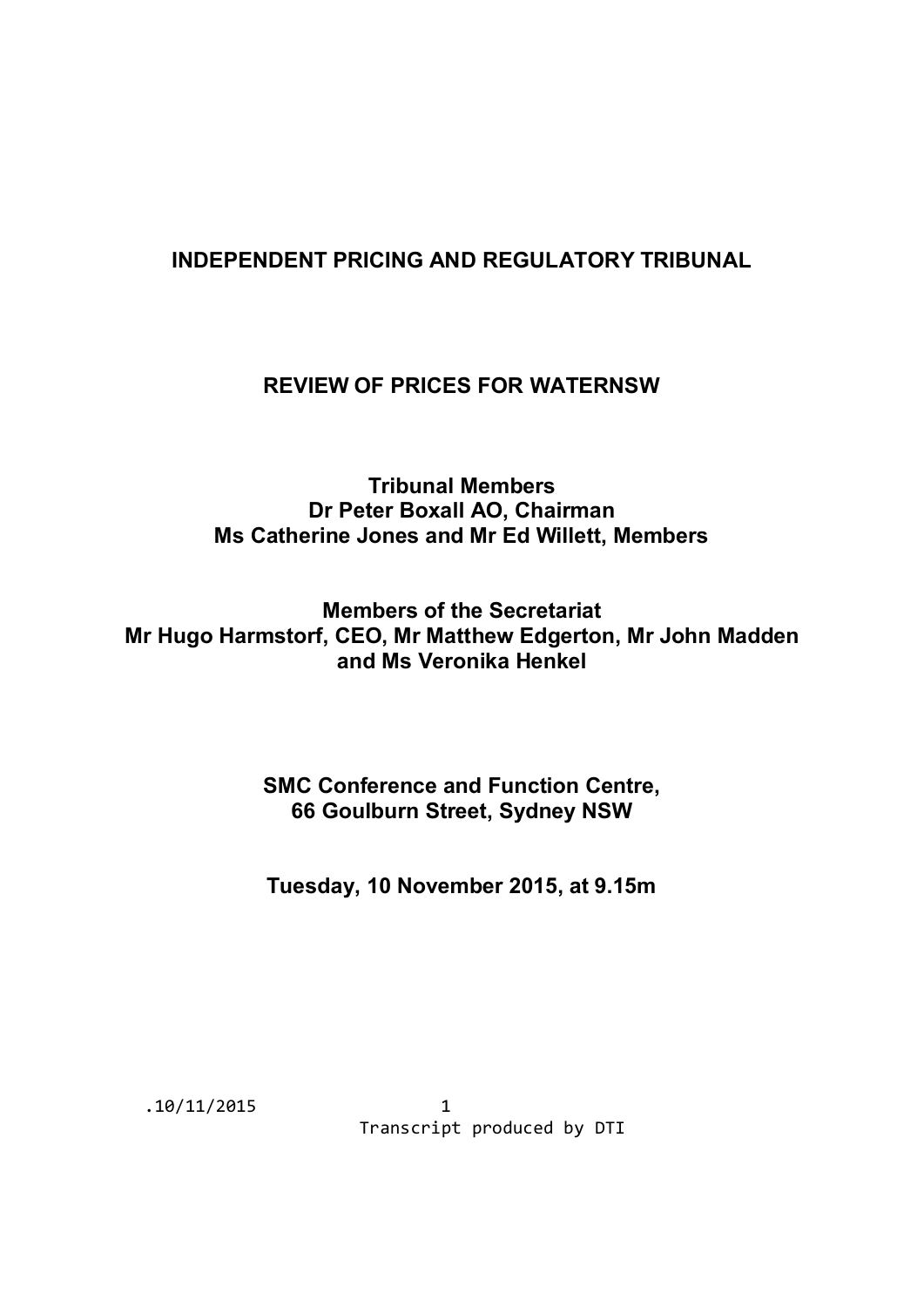| 1      | <b>OPENING REMARKS</b>                                      |  |  |  |  |  |
|--------|-------------------------------------------------------------|--|--|--|--|--|
| 2      |                                                             |  |  |  |  |  |
| 3      | Good morning. Welcome to this public<br>THE CHAIRMAN:       |  |  |  |  |  |
| 4      | hearing. I would like to begin by acknowledging that we     |  |  |  |  |  |
| 5      | are meeting on the Gadigal land of the Eora people and wish |  |  |  |  |  |
| 6      | to pay my respects to the traditional landowners both       |  |  |  |  |  |
| 7      | present and past.                                           |  |  |  |  |  |
| 8      |                                                             |  |  |  |  |  |
|        | 9 We are conducting a review to determine the maximum       |  |  |  |  |  |
| 10     | prices that WaterNSW can charge for bulk water services it  |  |  |  |  |  |
| 11     | provides to its customers in the Greater Sydney area from   |  |  |  |  |  |
| 12     | 1 July 2016.                                                |  |  |  |  |  |
| 13     |                                                             |  |  |  |  |  |
|        | 14 I am Peter Boxall and I am Chair of the Independent      |  |  |  |  |  |
| 15     | pricing and Regulatory Tribunal - IPART. I am joined today  |  |  |  |  |  |
| $16\,$ | by my fellow tribunal members, Catherine Jones and          |  |  |  |  |  |
| 17     | Ed Willett. Assisting the tribunal today are IPART          |  |  |  |  |  |
| 18     | secretariat members, Hugo Harmstorf, who is IPART's CEO,    |  |  |  |  |  |
| 19     | Matthew Edgerton, John Madden and Veronika Henkel.          |  |  |  |  |  |
| 20     |                                                             |  |  |  |  |  |
|        | 21 I would like to thank those who have provided a written  |  |  |  |  |  |
| 22     | submission in response to our issues paper for this review. |  |  |  |  |  |
| 23     | The main customer of WaterNSW Greater Sydney bulk water     |  |  |  |  |  |
| 24     | supply is Sydney Water, so its prices have a direct impact  |  |  |  |  |  |
| 25     | on water prices charged by Sydney Water. WaterNSW also      |  |  |  |  |  |
| 26     | supplies water to three local councils and 61 smaller       |  |  |  |  |  |
| 27     | unfiltered and raw water customers.                         |  |  |  |  |  |
| 28     |                                                             |  |  |  |  |  |
|        | 29 Our issues paper set out the key issues that will be     |  |  |  |  |  |
| 30     | considered as part of the review. It also summarised        |  |  |  |  |  |
| 31     | WaterNSW's pricing proposal which was submitted to IPART    |  |  |  |  |  |
| 32     | from 30 June 2015 and set out our preliminary views on some |  |  |  |  |  |
| 33     | of the pricing issues. WaterNSW's pricing proposal, our     |  |  |  |  |  |
| 34     | issues paper and submissions to our issues paper are        |  |  |  |  |  |
| 35     | available to the public on our website.                     |  |  |  |  |  |
| 36     |                                                             |  |  |  |  |  |
|        | 37 This public hearing is an important part of our          |  |  |  |  |  |
| 38     | consultation process for this review. In addition to the    |  |  |  |  |  |
| 39     | views expressed in written submissions, we will consider    |  |  |  |  |  |
| 40     | the views you provide today in making our decisions on      |  |  |  |  |  |
| 41     | WaterNSW prices.                                            |  |  |  |  |  |
| 42     |                                                             |  |  |  |  |  |
|        | 43 Following this public hearing, we will release a draft   |  |  |  |  |  |
| 44     | determination and report for public comment in late March   |  |  |  |  |  |
| 45     | 2016. People will then have about four weeks to make        |  |  |  |  |  |
| 46     | further written submissions for consideration by IPART      |  |  |  |  |  |
| 47     | before we make our final decisions on WaterNSW's prices for |  |  |  |  |  |

.10/11/2015 2 WATERNSW

Transcript produced by DTI

- 1 the Greater Sydney area. 2
- 3 A final report and determination will be released
- 4 in June 2016, which will contain the maximum prices to
- 5 apply from 1 July 2016.

7 In general terms, our price review will be seeking to

- 8 determine what are WaterNSW's efficient costs of providing
- 9 bulk water services and how should these costs be recovered
- 10 through prices. We therefore seek your views on these
- 11 questions.

6

- 12
- 13 Before we commence proceedings today, I would like to
- 14 say a few words about the process for this hearing. We
- 15 will commence today with a presentation by WaterNSW of its
- 16 pricing proposal. The hearing will then be divided into
- 17 three sessions. 18

19 The first session will consider WaterNSW's operating

- 20 costs, capital costs and its approach to allocating shared
- 21 costs between its Greater Sydney area customers and its
- 22 rural customers.
- 23
- 24 The second session will consider WaterNSW's prices to
- 25 Sydney Water to its three council customers and to other
- 26 smaller customers. It will also consider whether a
- 27 cost-pass through mechanism should be introduced for
- 28 Shoalhaven pumping costs and for bulk water purchases from
- 29 the Fish River Water Supply Scheme.
- $30$
- 31 The third session will consider other issues
- 32 associated with the price review, including the length of
- 33 the determination period and whether we should include
- 34 WaterNSW's proposed efficiency benefit sharing scheme and
- 35 its raw water quality incentive scheme in our pricing
- 36 determination. This third session is an opportunity for us<br>37 to hear your views on any other issues you wish to raise
- to hear your views on any other issues you wish to raise
- 38 that are relevant to this review of WaterNSW's prices for
- 39 the Greater Sydney area.
	-
- 41 For each session, a member of the IPART secretariat
- 42 will give a brief presentation on each topic. I will then
- 43 invite participants at the table to provide comment on
- 44 those topics. Following discussion by those around the
- 45 table, I will then invite comments from the floor.
- 46

40

47 Today's hearing will be recorded by our transcriber.

 .10/11/2015 3 WATERNSW Transcript produced by DTI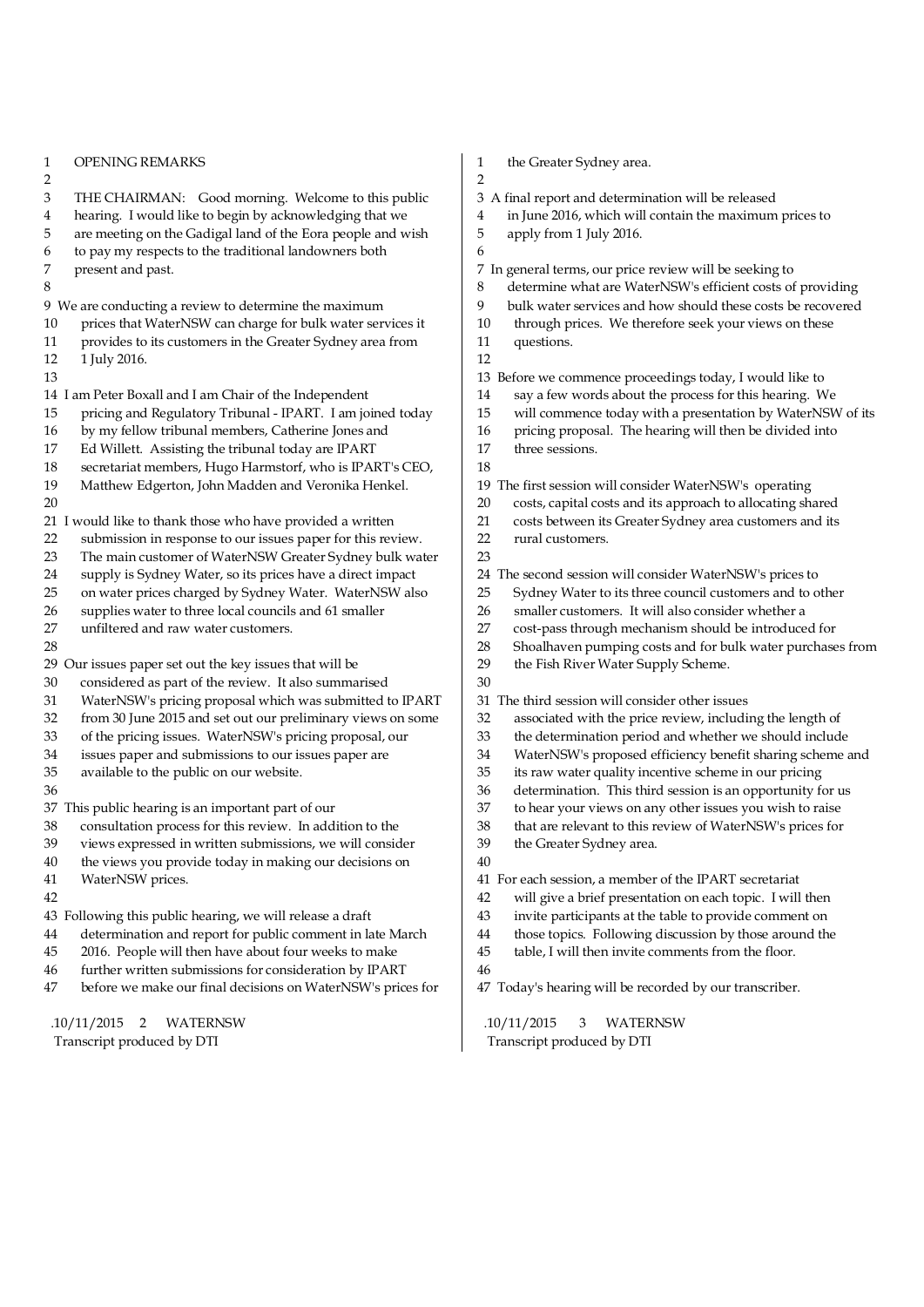1 Therefore, to assist the transcriber I ask that, on each 2 occasion you speak, to identify yourself and, where<br>3 applicable, your organisation. applicable, your organisation. 4 5 A copy of the transcript will be made available on our 6 website. 7 8 Immediately following this hearing, we will be holding 9 a public hearing for IPART's review of Sydney Water prices 10 to its customers which is scheduled to commence at 11.30am. 11 12 We commence today with a presentation by WaterNSW of 13 its pricing proposal. Over to you Elli. 14 15 PRESENTATION BY WATERNSW 16 17 MS BAKER: My name is Elli Baker. I am the chief 18 financial officer at WaterNSW. I will quickly introduce 19 the other people from the organisation who are here with me<br>20 today: David Harris, our CEO; Andrew George, executive 20 today: David Harris, our CEO; Andrew George, executive<br>21 manager for strategic engineering: and Ed Chan, senior manager for strategic engineering; and Ed Chan, senior 22 manager for economics and business planning. 23 24 We have a brief presentation to start today and there 25 are around six or seven slides in this presentation. 26 27 Our goal at WaterNSW is to provide a reliable supply<br>28 of high quality water at the lowest possible price. of high quality water at the lowest possible price. Over 29 the last particularly 10 or 11 months, we have been going 30 through a significant period of change as a new 31 organisation. We became WaterNSW on 1 January this year. 32 33 Part of that change has been to develop a three-year 34 strategic action plan for the business, which will deliver 35 the government's vision of an efficient customer focus and 36 commercially minded bulk water utility. That really is the backbone behind what our organisation is resourced to backbone behind what our organisation is resourced to 38 deliver over the next three years. 39 40 We have designed on the back of that strategic action, 41 and are currently implementing, a new and efficient 42 integrated organisation structure. In addition to that, we 43 have a significant number of new investment processes that 44 are being developed to rigorously assess spending. The 45 result of this has been, as per our submissions to IPART, 46 lower proposed prices for customers in the Greater Sydney 47 area.

 .10/11/2015 4 WATERNSW Transcript produced by DTI

#### 1

- 2 As I just mentioned, what we are striving to do is to
- 3 deliver the most efficient services to customers. The
- 4 significant reforms that we have undertaken have
- 5 essentially stripped a significant amount of cost out of 6 the organisation, while still delivering quality of water
- 7 to customers.
- 8

9 This chart here just shows the pre-merger forecasts

- 10 for our regulated opex, and that is across our entire
- 11 regulated activities not just our Greater Sydney
- 12 activities, before the merger of Sydney Catchment Authority
- 13 and State Water Corporation and now as WaterNSW. The
- 14 difference between the yellow bars and the blue bars just
- 15 identifies the costs that we have stripped out, and
- 16 essentially what that is is savings to customers in the
- 17 form of lower prices. 18
- 19 I think it is very important when we bring multiple
- 20 customer prices into one organisation that we ensure that
- 21 there is no cross-subsidisation, and we are very aware of
- 22 this for our customers. One of the things we did want to
- 23 be very upfront with here today is just how we are ensuring
- 24 that there is no cross-subsidisation.
- 25

26 We spent some time around about 12 months ago now

- 27 really doing some analysis on the most simple and yet
- 28 defendable methodology to ensure that we appropriately
- 29 allocate costs to customers. We have essentially a
- 30 three-step process for doing that. The first step is
- 31 around capitalising some of the operational overhead, and
- 32 that is to do with projects directly.
- 33 34 The second step then is around looking at analysis of
- 35 data from the former separate financial systems of the two
- 
- 36 legacy organisations and having a look at what we define as<br>37 within-the-region operational overhead, but it is really within-the-region operational overhead, but it is really
- 38 looking at overhead that is specific to delivery of
- 39 services to specific customers and ensuring that that
- 40 overhead is allocated to those customers that it is
- 41 relevant to.
- 42
- 43 We then as a third step have the remaining corporate
- 44 overhead, which tends to be operations like finance and IT
- 45 and those sorts of very corporate-style overheads. We
- 46 allocate those to the customers based on the proportion of
- 47 the underlying direct opex and salaries and wages. So what

 .10/11/2015 5 WATERNSW Transcript produced by DTI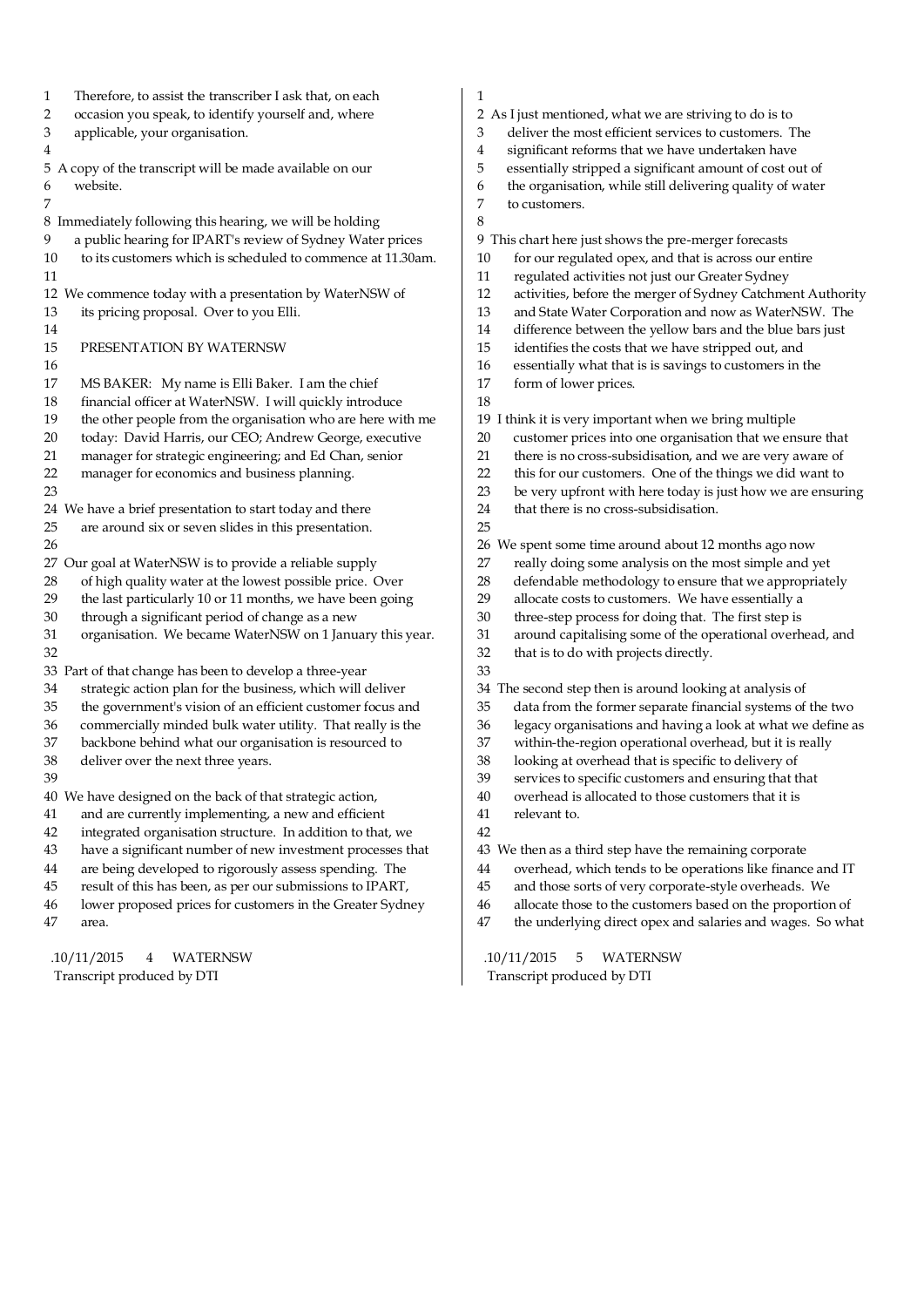1 we are saying is that the overhead is there to support the 2 delivery of those underlying activities and we are sharing<br>3 the overhead or allocating the overhead to customers in 3 the overhead or allocating the overhead to customers in that same proportion. that same proportion. 5 6 We then look at our submission for Greater Sydney and 7 there are two slides here - one is on opex and one is on 8 capex. This first slide on operating expenditure just 9 shows you the decline in our proposed operating expenditure 10 from the 2015-16 year, which is the current year, for 11 Greater Sydney through the four years of the proposed 12 pricing determination and illustrates the savings that we 13 are delivering for customers. 14 15 There is a 5 per cent drop in real opex from the 2016 16 year to the first year of the next determination and then 17 by the end of the proposed determination pricing period, we 18 are proposing to deliver 9 per cent in real dollar savings. 19 20 In order to achieve this, we have rigorously 21 scrutinised our operating costs and, as mentioned before, 22 developed a new organisational structure designed to most 23 efficiently deliver services to customers. 24 25 In regards to capital expenditure - and as we go 26 through this public hearing, we will talk in more detail 27 about capital expenditure - this chart shows at a higher 28 level the proposed capital expenditure. 29 30 Since the proposal that we have submitted and the 31 conversations that we have been having with the independent 32 efficiency review consultants, we have proposed to remove 33 around about \$100 million of capex in that final year. This is 34 really based on our view that there are state initiatives 35 that are currently being looked at that we believe will 36 yield a more efficient infrastructure solution than the proposed Shoalhaven one that was in our June submission. 38 39 On that basis, we have decided to propose removing 40 around about \$100 million from that proposed capital 41 expenditure profile on the view that customers should not 42 be asked to fund that while there is remaining uncertainty 43 and, in our view, some of the other initiatives being 44 looked at will provide a more efficient solution for 45 customers. So, on a risk assessment basis, we have decided 46 to remove that amount of capex. 47 1 This is the last slide that I have this morning to 2 give you an overview of our submissions. This then shows 3 the resulting prices from our proposal. Again, it 4 highlights that we are striving to achieve the lowest<br>5 possible costs to customers while still maintaining 5 possible costs to customers while still maintaining 6 delivery of high quality water. In real dollars we are<br>7 proposing a price decline across our customers. proposing a price decline across our customers. 8 9 THE CHAIRMAN: Thank you very much, Elli. 10 11 I will now call on Veronika from the secretariat to 12 introduce the discussion on opex, capex and the approach to 13 cost allocation. 14 15 SESSION 1: EXPENDITURE - OPERATING EXPENDITURE, 16 CAPITAL EXPENDITURE, COST ALLOCATION 17 18 MS HENKEL: As Peter pointed out, we start with session 19 one on operating expenditure followed by capital<br>20 expenditure and cost allocation. Session 2 will be expenditure and cost allocation. Session 2 will be on 21 price structures and prices followed by a session on other 22 issues. 23 24 WaterNSW's initial proposal to IPART included 25 \$405 million of operating expenditure for the next four 26 years. This is about 0.2 per cent lower than the current 27 determination period allowance. In the operating 28 expenditure, this included \$3 million per year for 29 Fish River Water Supply Scheme pumping and also 30 \$2.1 million for Shoalhaven pumping. 31 32 WaterNSW later revised its proposal to IPART and 33 included \$385 million of operating expenditure for the 34 2016-2020 period. As Elli earlier pointed out, this is 35 about 5 per cent less than the allowance for the current 36 determination period and it is driven by the implementation<br>37 of the new integrated organisational structure. of the new integrated organisational structure. 38 39 Similarly as before, this graph demonstrates the 40 allowance versus actuals for the past four years and, going 41 forward, the forecasts. The red line indicates the revised 42 forecast, which shows the decline in opex over the period. 43 44 Looking at the past operating expenditure, in its 45 proposal, WaterNSW stated that the key drivers of this 46 underspend was due to no need to pump from the Shoalhaven. 47 There were some savings in energy costs related to routine

 .10/11/2015 6 WATERNSW Transcript produced by DTI

 .10/11/2015 7 WATERNSW Transcript produced by DTI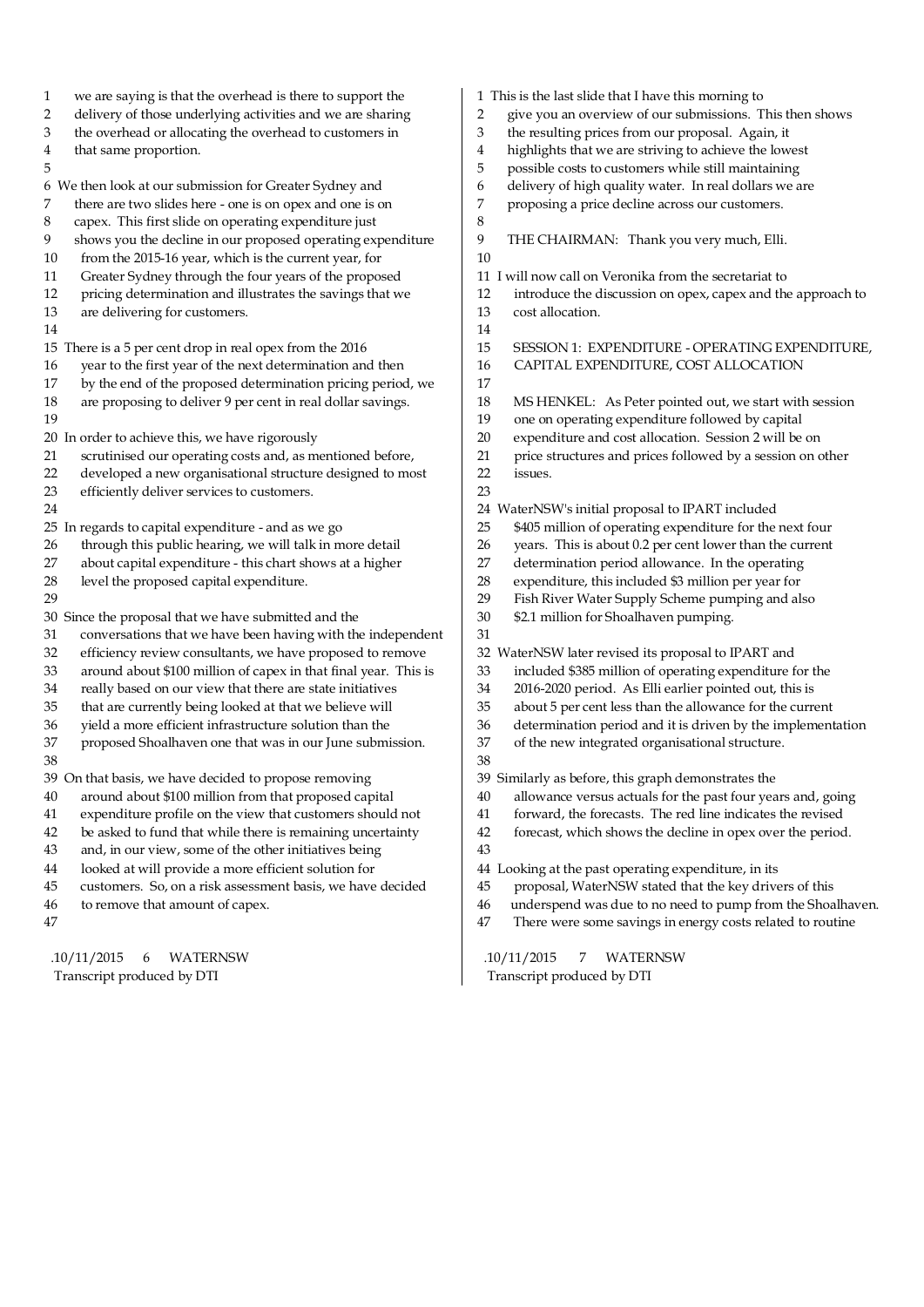- 1 pumping. There was a repeal of the carbon tax and there
- 2 were lower purchases from the Fish River water scheme and<br>3 also some savings in insurance premiums.
- also some savings in insurance premiums.
- 4
- 5 Some of these operating savings were partially offset
- 6 by higher costs relating to managing incidents and also the
- 7 Warragamba Dam risk and reliability investigation. The net
- 8 outcome was a total of about \$10 million of underspend
- 9 across the four years.
- 10

#### 11 Looking at the forecast, as I mentioned, in its

- 12 initial pricing proposal, WaterNSW included about
- 13 \$13 million of efficiency savings over the four-year
- 14 period. In its revised operating expenditure forecasts,
- 15 WaterNSW is proposing an additional \$25 million of
- 16 efficiency savings over the next determination period. 17
- 18 Moving on to capital expenditure, again, in the
- 19 initial proposal received by IPART, WaterNSW included
- 20 \$375 million of capital expenditure over the next four<br>21 years. This is about three times the allowance for the
- 21 years. This is about three times the allowance for the
- current determination period and included about
- 23 \$103 million in the final year for the Shoalhaven transfer
- 24 project. Other key projects would be the Upper Canal
- 25 refurbishment and the catchment asset renewals.
- 26

27 In its proposal WaterNSW noted that there is an

- 28 uncertainty about the outcomes of the Metropolitan Water
- 29 Plan and the Hawkesbury-Nepean Valley Flood Management
- 30 Review and has based its submission on the Metropolitan
- 31 Water Plan 2010 modified with updated information on water
- 32 demand.
- 33
- 34 Again, the graph demonstrates the past capital
- 35 expenditure looking forward. Over the 2012 determination
- 36 period, WaterNSW, or the former SCA, underspent by about 37 \$22 million, which is about 16 per cent of the allowance.
- \$22 million, which is about 16 per cent of the allowance,
- 38 and it was largely due to the deferral of the Warragamba
- 39 environmental flows construction.
- 40
	-
- 41 Looking forward, in its initial proposal, we can see
- 42 that 2019-20 year with a large increase for Shoalhaven. As
- 43 Elli pointed out in her presentation, that is no longer
- 44 part of the proposal. In their submission WaterNSW
- 45 attributes the spending in the early years of the next
- 46 determination period to works focusing on asset reliability
- 47 and asset renewal.

 .10/11/2015 8 WATERNSW Transcript produced by DTI

- 1
- 2 Moving to cost allocation, as Elli outlined in her
- 3 initial presentation, in their proposal the operating cost
- 4 between the Greater Sydney area, which is the former Sydney<br>5 Catchment Authority, and the rural customers, which is the
- 5 Catchment Authority, and the rural customers, which is the
- 6 former State Water, are apportioned by distinct categories:
- 7 Direct costs, overheads, and corporate-wide overheads.
- 8 Also the corporate-wide capital costs are based on the
- 9 proportional value of each regulatory asset base. In this
- 10 case 67 per cent of those costs are allocated to the
- 11 Greater Sydney area. 12
- 13 The questions we have for today are:
- 14
- 15 Is Water NSW's proposed opex prudent and efficient?
- 16 Are opex savings from the merger sufficient?
- 17 Are the proposed efficiency gains sustainable.
- 18 In regard to opex was WaterNSW's capex for 2012-16 and
- 19 its proposed capex for 2016-2020 prudent and efficient?
- 20 Do you agree with WaterNSW's assessment of the
- 21 need for augmentation of water supply; and
- 22 Is WaterNSW's proposed approach to allocating shared
- 23 expenses between Greater Sydney customers and its rural
- 24 customers reasonable?
- 25 26 THE CHAIRMAN: Thank you very much, Veronika. Now, I
- 27 will just call for contributions from around the table on these
- 28 issues. Would anybody like to start? Kris? Eric?
- 29
- 30 MR FUNSTON: Kris Funston from Sydney Water. I think that
- 31 our big concern when we originally saw the proposal was
- 32 probably around the issues of cost allocation and ensuring
- 33 that those costs were allocated efficiently. You have a
- 34 merger of two entities and two organisations, so it was
- 35 making sure that you don't have that cross-subsidisation
- 36 between what is effectively the rural bulk water operations<br>37 and the urban water operations.
- and the urban water operations. 38
- 39 We see the approach that has been put forward as
- 40 reasonably pragmatic in looking at this in terms of the
- 41 regulatory asset base across each of the utilities. The
- 42 issue here is we would need to obviously explore that in
- 43 more detail to see whether or not that is appropriate in
- 44 terms of the detail, but we see it as sort of a reasonable
- 45 way, in the first instance, of looking at how these costs
- 46 are allocated.

47

 .10/11/2015 9 WATERNSW Transcript produced by DTI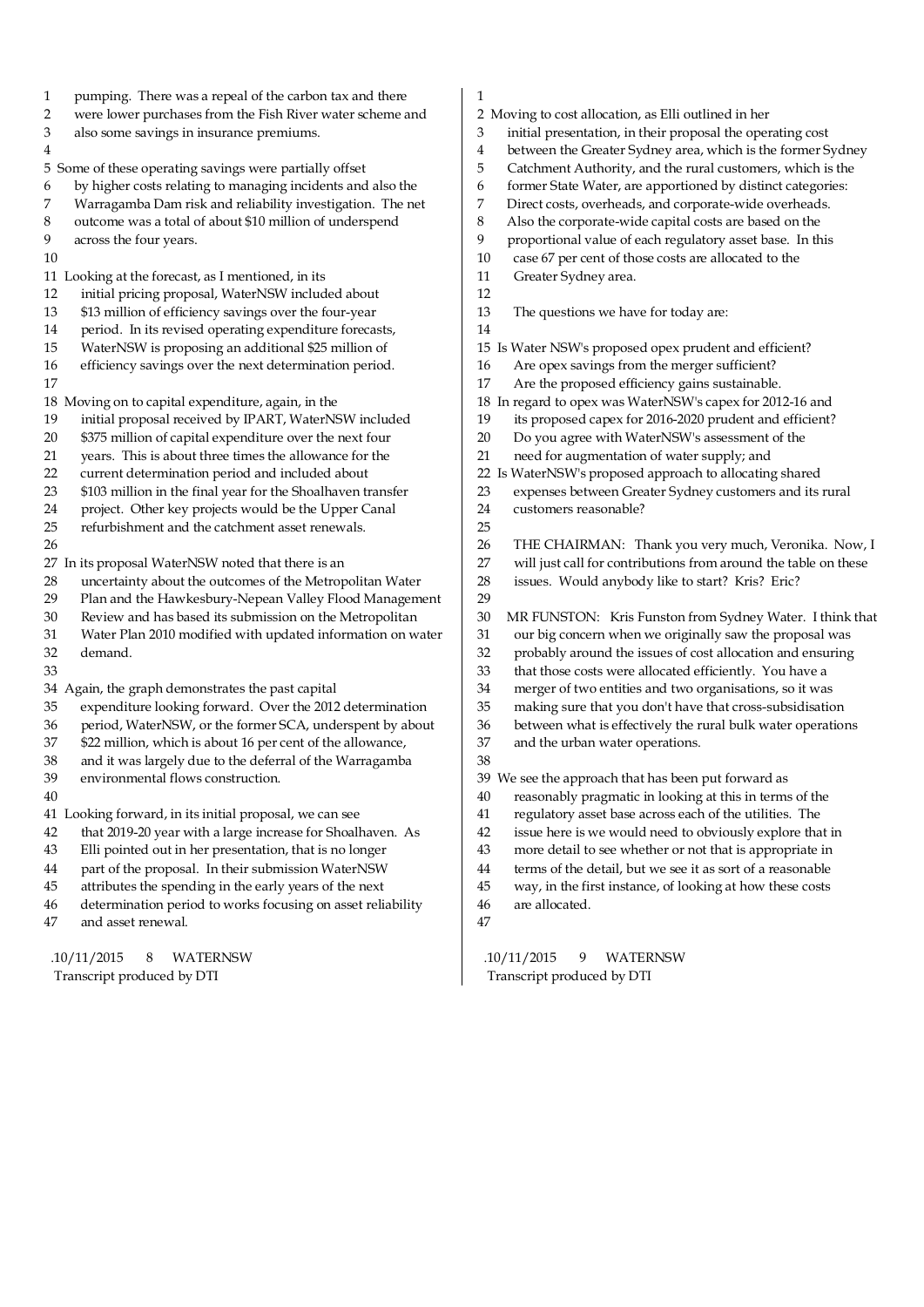1 The question for us was also these realised 2 efficiencies and the extent you are removing corporate<br>3 overheads and just getting that understanding and 3 overheads and just getting that understanding and 4 visibility around what are the corporate overhead savings<br>5 that are occurring, because we do understand there is a lot that are occurring, because we do understand there is a lot 6 of restructuring actually going on within the organisation 7 and just understanding exactly where are those cost savings 8 being achieved. That is something we would probably be 9 interested in receiving some more detail on and getting a 10 greater appreciation of. 11 12 THE CHAIRMAN: Sure thank you, Kris. How about DPI 13 Water? Cathy? 14 15 MS COLE: Cathy Cole from DPI Water. I would say that we 16 do agree with WaterNSW's revised assessment on the capex, 17 noting Elli's presentation about pulling back on the 18 \$100 million roughly for the Shoalhaven transfers pending, 19 I guess, further information and an understanding of the timing and needs for water supply augmentation and 20 timing and needs for water supply augmentation and<br>21 environmental flows which are impacted by other governmental flows which are impacted by other government environmental flows which are impacted by other government 22 review processes. 23 24 The Hawkesbury-Nepean flood management review and the 25 metro water plan are closely interlinked. They are not 26 ideally aligned with the IPART price review, but we will 27 continue to provide the best advice that we can as things 28 go along. So, yes, I was pleased to see that change. 29 30 THE CHAIRMAN: Thank you, Cathy. For WaterNSW, what 31 sort of comfort can you give us that these savings are 32 sustainable and, in a sense, some of the points that Kris 33 raised about the overheads and things like that? 34 35 MR HARRIS: David Harris, WaterNSW. Peter, as Elli 36 outlined in her presentation, we have spent almost the entirety of this calendar year taking a step back looking entirety of this calendar year taking a step back looking 38 at our legislative objectives. We have developed a very 39 comprehensive three-year strategic action plan where we 40 have allocated targets - three-year targets - together with 41 rolling one-year actions to support achievement of those 42 targets. We have taken that work and then we flowed that 43 through and created a new organisational structure that is 44 aligned to delivering on those. 45 46 I think too in her presentation, Elli pointed out the 47 much more rigorous processes that we have also put in place .10/11/2015 10 WATERNSW 1 around our opex and capex spend. By way of example, those 2 processes require all opex and capex of over \$200,000 to be 3 reviewed by two executive-level committees and, where 4 required, then going up to the board, which was not in 5 place before. They are both investment review type and 6 executive level oversight together with project 7 implementation risk type oversight from a second executive 8 committee. 9 10 We are very confident about this. With the rigour in 11 which we have set out our strategic action plan, the way we 12 have then aligned our specific organisational structure to 13 those specific deliverables together with the processes we 14 have put in place - together, I might say, with the talent 15 that we have internally in terms of our people in 16 leadership positions within the company - we are very 17 confident that we will achieve what we have set out to do 18 over that three-year time frame.  $\frac{19}{20}$ THE CHAIRMAN: Thank you very much, David. Are there 21 any questions or comments from the floor? No? Is there 22 anything else around the table? Eric 23 24 MR DE ROOY: Yes, if I may. Eric De Rooy from Sydney 25 Water. We are encouraged to see the approach taken by 26 WaterNSW in looking at the outcomes for our customers. We 27 encourage the two organisations to continue to work in a 28 way that we interact to optimise the outcomes for our 29 customers. We will continue to work at the operational 30 level to achieve that and to have the lowest possible price 31 pass-through to our customers. 32 33 Also with that, we will continue to work with WaterNSW 34 to ensure that the appropriate skills are available through 35 the value chain to manage the risks on behalf of our 36 customers. With every reform and restructure, there are<br>37 risks and opportunities and we will continue to work with risks and opportunities and we will continue to work with 38 WaterNSW to manage those so that together we can provide 39 assurances to our customers that their water is safe to 40 drink. 41 42 THE CHAIRMAN: Thank you very much, Eric. 43 44 In that case we might move on to session 2 and I will 45 call on Veronika again. This session is on price 46 structures, prices and cost pass-through mechanisms. 47 .10/11/2015 11 WATERNSW

Transcript produced by DTI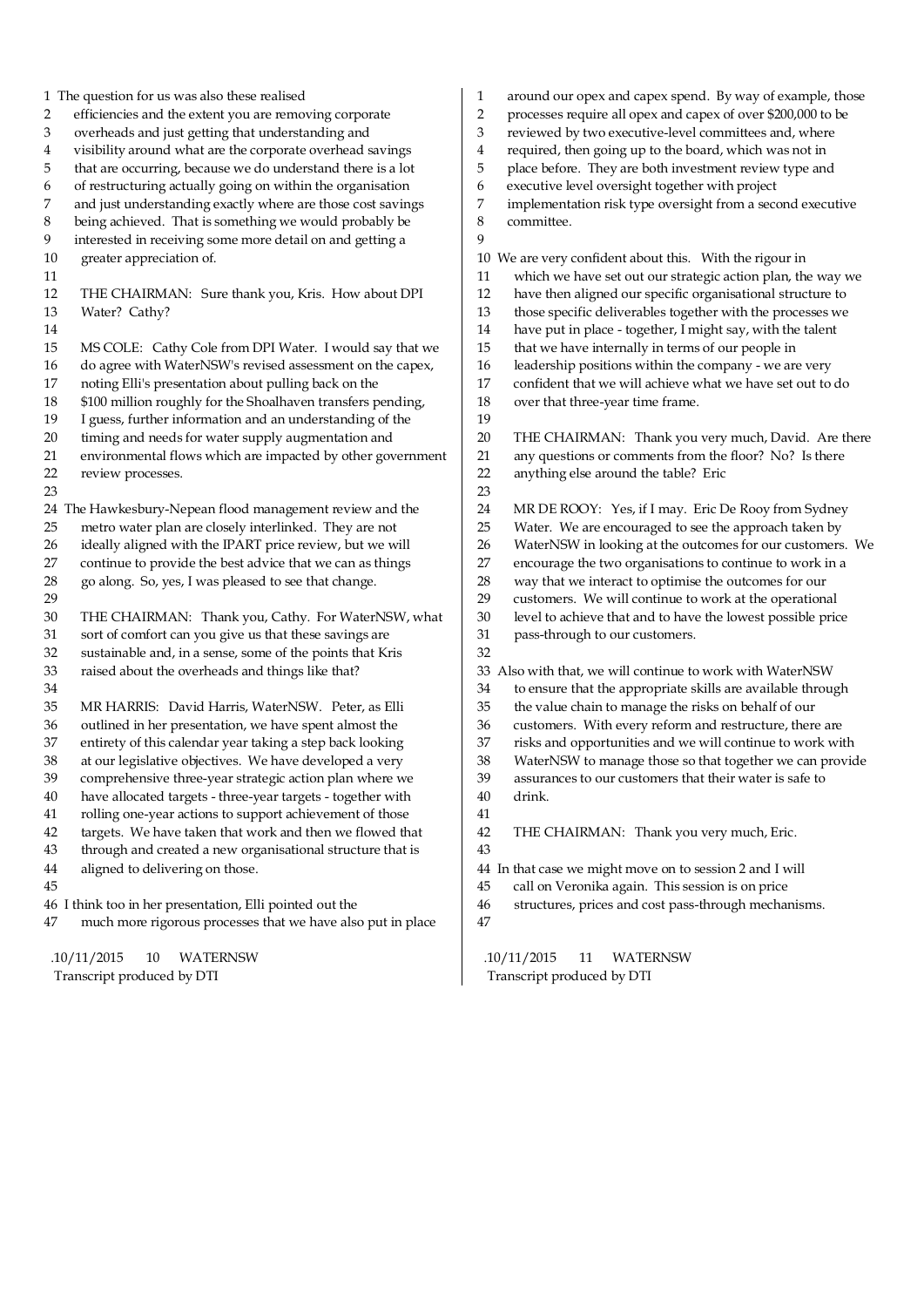| SESSION 2: PRICE STRUCTURES, PRICES AND COST-PASS<br>1            | 1 In regards to the cost pass-through mechanism, in its                                |
|-------------------------------------------------------------------|----------------------------------------------------------------------------------------|
| 2<br>THROUGH MECHANISMS                                           | initial proposal to IPART, WaterNSW proposed to include all<br>$\overline{\mathbf{c}}$ |
| 3                                                                 | $\mathfrak{Z}$<br>non-core expenditure in its operating expenditure. This              |
| 4<br>MS HENKEL: Starting with price structures and prices,        | 4<br>included, as we mentioned earlier, the \$2.1 million per                          |
| 5<br>under the proposal, WaterNSW is proposing price structure    | 5<br>annum for Shoalhaven pumping and also \$3 million per year                        |
| for Sydney Water as follows today: they are intending to<br>6     | 6<br>for pumping and the purchase of bulk water from the Fish                          |
| maintain the current fixed to volumetric charge ratio of<br>7     | 7<br>River Water Supply Scheme.                                                        |
| 8<br>80:20 and they are proposing to incorporate a mechanism to   | 8                                                                                      |
| allow adjustment of the volumetric charge to reflect the<br>9     | 9 In our issues paper our position was that we remain                                  |
| Sydney desalination plant mode of operation.<br>10                | interested in pricing approaches that better reflect<br>10                             |
| 11                                                                | scarcity value of dam water. In this context, we are<br>11                             |
| 12 With the price structures for the raw and unfiltered           | 12<br>proposing to introduce a cost pass-through mechanism for                         |
| water customers, the proposal is to maintain the current<br>13    | 13<br>the Shoalhaven and also for the Fish River.                                      |
| price structure and price level so the cost of water to<br>14     | 14                                                                                     |
| customers is similar to that of the retail network.<br>15         | 15 In its submission to our issues paper, WaterNSW                                     |
| 16                                                                | supported our introduction of a cost pass-through mechanism<br>16                      |
| 17 Our preliminary view in the issues paper is to accept          | 17<br>for Shoalhaven pumping; however, WaterNSW did not support                        |
| WaterNSW's proposal. Just as a way of background in the<br>18     | 18<br>introducing the cost pass-through mechanism for the Fish                         |
| 19<br>2012 determination, we introduced the SDP schedule in       | 19<br>River water supply. The rationale there is because these                         |
| $20\,$<br>recognition of the revenue destabilisation that the SDP | 20<br>purchases are relatively small and incur relatively high                         |
| 21<br>operation would inflict on the SCA.                         | 21<br>transaction costs compared with the amount being                                 |
| 22                                                                | 22<br>reimbursed.                                                                      |
| 23 This is just a summary of the proposed charges. These          | 23                                                                                     |
| charges are based on the initial proposal made by WaterNSW.<br>24 | 24 The questions for today are:                                                        |
| 25<br>As you can see, there is a decline in price from the        | 25                                                                                     |
| current level for Sydney Water and the prices are kept<br>26      | 26 Is WaterNSW's proposed structure of bulk water prices                               |
| 27<br>constant for the unfiltered water and raw water customers.  | to the councils - 80 per cent fixed and 20 per cent<br>27                              |
| $28\,$                                                            | 28<br>volumetric - reasonable?                                                         |
| 29 In regards to prices to councils, as we mentioned              | 29 Is WaterNSW's proposed allocation of the costs to each                              |
| earlier, WaterNSW provides bulk water to three local<br>30        | of the councils aligned with its costs of servicing these<br>30                        |
| councils. The total revenue requirement from the three<br>31      | 31<br>customers?                                                                       |
| councils is based on the estimated cost of the bulk water<br>32   | 32 Should the volumetric price include a cost                                          |
| supply network to service these customers. The costs are<br>33    | 33<br>pass-through mechanism for Shoalhaven pumping costs?                             |
| 34<br>then allocated to each council based on their respective    | 34 Similarly should the volumetric price include a cost                                |
| demand forecasts.<br>35                                           | 35<br>pass-through mechanism for the Fish River scheme?                                |
| 36                                                                | 36<br>Should the cost pass-through mechanism(s) apply to council                       |
| 37 The proposal from WaterNSW is to change the current            | 37<br>customers?                                                                       |
| price structure from 25 per cent fixed and 75 per cent<br>38      | 38                                                                                     |
| volumetric to 80 fixed and 20 volumetric. This would align<br>39  | 39<br>THE CHAIRMAN: Thank you, Veronika. Are there any                                 |
| the structure of these prices to those of Sydney Water.<br>40     | contributions on pricing from around the table? Sydney<br>40                           |
| 41                                                                | Water? DPI?<br>41                                                                      |
| 42 This is a summary of the proposed charges on that              | 42                                                                                     |
| slide. As you can see, in the year 2016-17 and onwards,<br>43     | 43<br>MS COLE: As a general principle, DPI Water supports                              |
| the fixed component for each of the councils increases. It<br>44  | mechanisms for drought response measures and the cost<br>44                            |
| is worth noting that for Goulburn there is a reduction;<br>45     | pass-through of elements that are triggering by a<br>45                                |
| however, that is driven by the reduced demand.<br>46              | particular event, and there are criteria that IPART has<br>46                          |
| 47                                                                | identified in its issues paper for cost pass-through<br>47                             |
|                                                                   |                                                                                        |
| <b>WATERNSW</b><br>.10/11/2015<br>12                              | <b>WATERNSW</b><br>.10/11/2015<br>13                                                   |

 $\overline{\phantom{a}}$ 

Transcript produced by DTI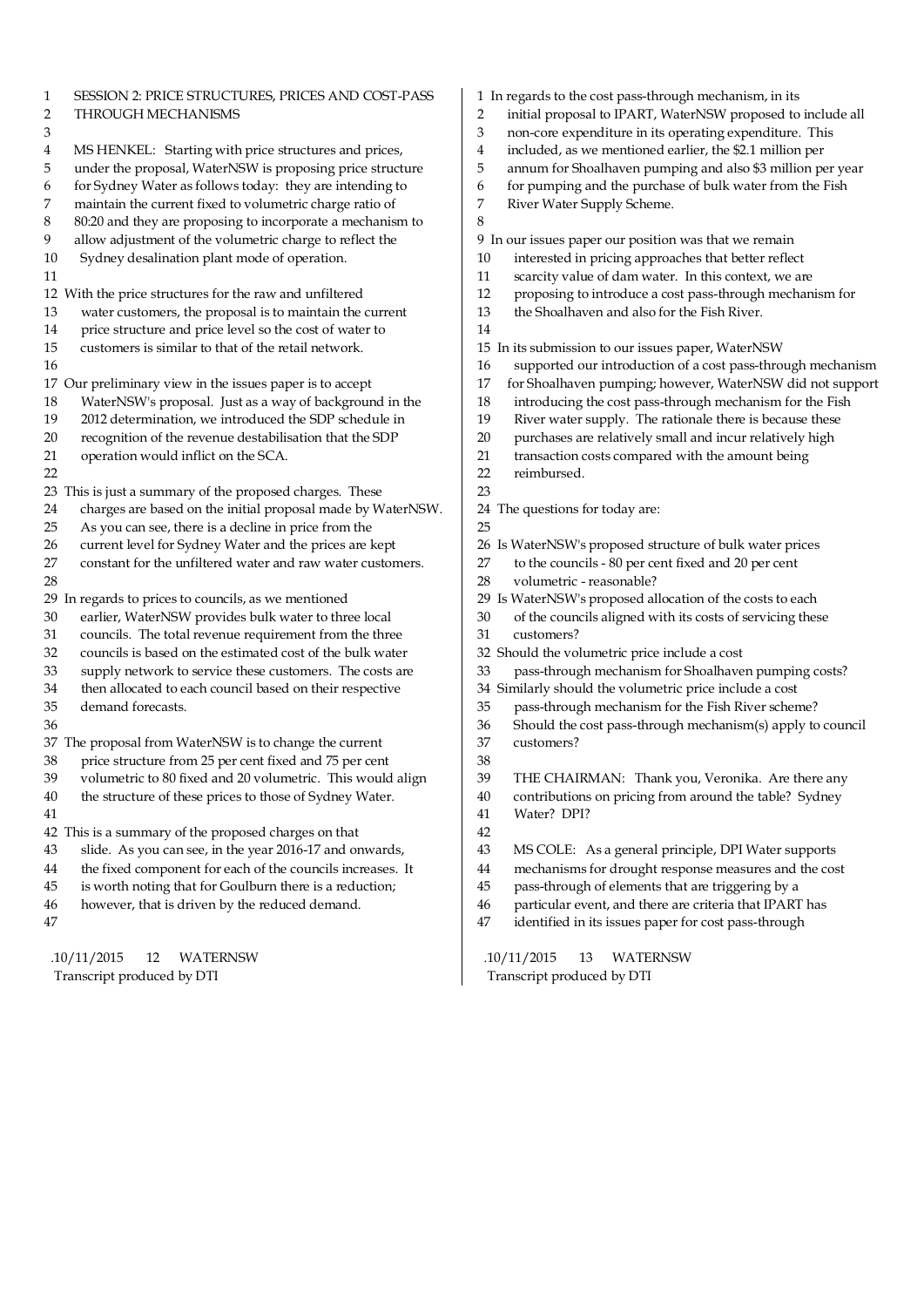1 mechanisms. Broadly we do support that in terms of passing 2 on that water scarcity and conservation signal to the customers. customers.  $\frac{4}{5}$ THE CHAIRMAN: I was just wondering what happens in the 6 case of the councils where there is a proposed change to 7 80 per cent fixed to 20 per cent volumetric, which would 8 align them with the price of Sydney Water. I understand 9 there is some government regulation, which I suspect 10 emanates from your area, that councils, when they charge 11 their customers, can only charge 25 per cent fixed and 12 75 per cent volumetric or something like that. Is that the 13 case? 14 15 MS COLE: I would have to take that on notice, Peter. I'm 16 not sure off the top of my head. 17 18 THE CHAIRMAN: Okay, thanks. So, Chris? Eric?  $\frac{19}{20}$ 20 MR FUNSTON: We might come in on the cost pass-through<br>21 issue. I think we have raised this on our issues paper. so issue. I think we have raised this on our issues paper, so 22 our view is on the record. We looked at the Shoalhaven 23 pumping costs and said that, in principle, we agree that 24 the preference would be that this is done through a cost 25 plus, so we have proposed a similar cost pass-through 26 mechanism for SDP costs. 27 28 I think what happened was when we actually came to 29 look at the magnitude of those costs, it was a relatively 30 low cost estimate and we looked at what the price signal 31 would be in terms of the increased usage pricing and 32 estimated it to be around 2 cents. I think that led us to 33 question the value of that price signal to customers given 34 the potentially administrative complexity around doing that 35 pricing adjustment across our customer base. That was 36 really our query. 37 38 We have said in principle what we actually support is 39 a symmetry of approach in terms that whatever approach is 40 taken in relation to WaterNSW is also actually the approach 41 that is also taken to Sydney Water. So if you do get this 42 Shoalhaven transfer cost based on some sort of property 43 listing sort of estimate of it being on and off, then we 44 will obviously accept that and we will pass that through in 45 our costs. 46 47 Similarly if you have this as a cost pass-through, we 1 will put this as a cost pass-through. But when we looked 2 at it, we did question whether or not this was really 3 providing the value of the price signal - the appropriate 4 price signal to customers 5 6 THE CHAIRMAN: Thank you, Kris. WaterNSW, would you 7 like to make any comments at this stage? 8 9 MS BAKER: I think that from our perspective, Shoalhaven 10 pumping is not immaterial necessarily in terms of the bill 11 that we charge to Sydney Water, but it is then immaterial 12 with Sydney Water billing that on to their customers. 13 14 I believe that we had more concerns with Fish River, 15 namely, that the administration of trying to pass through 16 the small cost of Fish River would outweigh the benefit. 17 So definitely for the Fish River, we didn't support cost 18 pass-through.  $\frac{19}{20}$ THE CHAIRMAN: Thanks, Elli. Any comments from the 21 floor at this stage? There is someone down the back? 22 23 MS KROGH: I am Carmel Krogh and I am the director of 24 Shoalhaven Water. I would like, on behalf of Cathy, to add 25 to the reply to your question regarding the 75 per cent. 26 27 DPI Water, previously the Office of Water, have what 28 is known as best practice guidelines. Councils are 29 required to meet those best practice guidelines for their 30 pricing. Those guidelines include the fact that the 31 councils should receive 25 per cent of their residential 32 income from the fixed charges. That's where the difference 33 is. 34 35 THE CHAIRMAN: Thank you very much, Carmel. Yes, Matt? 36 MR EDGERTON: Elli, could I follow on on the points you 38 made. You suggested that the administrative costs of a 39 pass-through mechanism for the Fish River scheme is an 40 argument against a cost pass-through mechanism in that 41 instance. I note that you are forecasting Fish River costs 42 of about \$3 million and Shoalhaven pumping costs at about 43 \$2 million. Could you tell us a little bit more about why 44 not a pass-through mechanism for the Fish River scheme, why 45 the additional administrative complexity associated with 46 those costs? 47

 .10/11/2015 14 WATERNSW Transcript produced by DTI

 .10/11/2015 15 WATERNSW Transcript produced by DTI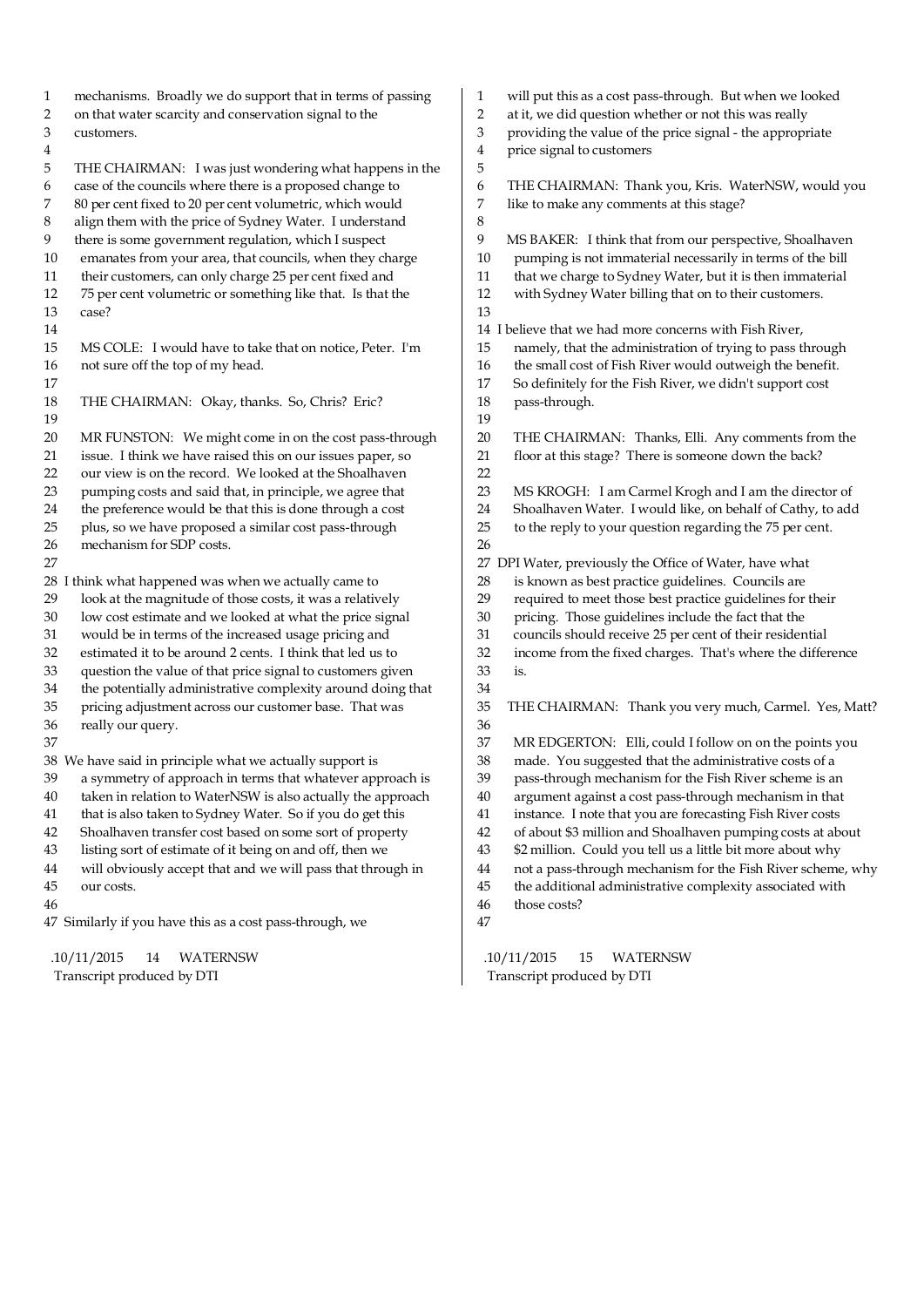1 MS BAKER: I would need to go back to that, but I think a 2 substantial amount of that Fish River cost that you are 3 talking about is infrastructure charge not the pumping.<br>4 I don't think it is the pumping cost - that is the 4 I don't think it is the pumping cost - that is the \$3 million. I would need to go back and have a closer look 6 at numbers, but the proposed pass-through of the pumping is 7 a much smaller amount. I would need to go back and check 8 the exact number. 9 10 MR McINNES: Excuse me, I can answer that question. 11 12 THE CHAIRMAN: Sorry, could you please identify yourself. 13 14 MR McINNES: Rod McInnes, WaterNSW. I am an economist 15 there. The \$2 million cost that you are referring to, 16 Matt, is on an insurance basis, actuarial basis. The 17 actual cost that would be incurred could be as much as 18 \$20 million and it would be incurred quite rarely, so the 19 pass-through would be quite substantial and it would have 20 a price effect if passed through to Sydney Water customers.  $21$ 22 With the \$3 million, there is not much response to 23 scarcity. There is not a change there that would create a 24 demand response according to principles that you are 25 espousing of getting a price response, a demand response 26 from customers. With regard to administrative cost, 27 I think, as Kris referred to, there is a lot of work in 28 getting that out to the individual customers. 29 30 MR EDGERTON: Thank you, Rod. Could I ask as well then: 31 in IPART's issues paper we have expressed an interest in a 32 pass-through for the Shoalhaven pumping costs because it 33 does reflect the relevant scarcity of water in times of 34 drought. Could you tell us a bit about whether pumping 35 from the Fish River scheme is used in a similar way? Is it 36 in response to water scarcity or is it also used for other operational reasons? 38 39 MR CHAN: Ed Chan from WaterNSW. Following on what Rod 40 was saying, the principal difference between the Shoalhaven 41 pumping and the Fish River is the way it is used. 42 Shoalhaven pumping, as Rod said, is very much about drought 43 response whereas the Fish River water scheme and the way 44 we use the water is very much tied in with the operation of 45 the system in the Blue Mountains area. 46 47 Depending on the water operations in the dams .10/11/2015 16 WATERNSW 1 up there, it is an operation that occurs on a very regular 2 basis regardless of the season. So, yes, during drought<br>3 periods we may actually draw more water from the Fis periods we may actually draw more water from the Fish River 4 Water Supply Scheme, but there is no set supply rules where<br>5 we have to operate when the dam gets to 75 per cent level we have to operate when the dam gets to 75 per cent level. 6 7 From that regard, WaterNSW, at some point in time, 8 might only have to pass through a very small amount for 9 Fish River and that is really depending on the operating 10 system, balancing storages and ensuring that the Blue 11 Mountains system has the same reliability level of supply 12 compared with the rest of the network. That's why we say, 13 on balance, it is actually a more costly administrative way 14 to pass through Fish River costs compared with Shoalhaven 15 where, if we moved to a cost pass-through mechanism, 16 certainly a significant amount would be passed through and 17 would show an impact to Sydney Water. 18 19 THE CHAIRMAN: I think an implication in what you are<br>20 saving is that Shoalhaven is used as a drought response and saying is that Shoalhaven is used as a drought response and 21 the Fish River is not basically. 22 23 MR CHAN: Correct. 24 25 MS BAKER: Yes. 26 27 THE CHAIRMAN: And Fish River is just part of your 28 ongoing operations? 29 30 MS BAKER: That's right. 31 32 MR CHAN: Correct. 33 34 MS BAKER: For us to calculate the incremental amount to 35 have in a pass-through is quite administratively difficult. 36<br>37 MR HARRIS: It's a mode of operation. 38 39 MR CHAN: Historically the Sydney Catchment Authority 40 showed that as a separate cost because we are a bulk water 41 supplier supplying water to the end customer, so the 42 question was why are we purchasing water as a bulk water 43 supply? There was really just a way of expressing that we 44 do have to purchase water from systems outside of us. It 45 is a clear way of showing where our costs are in terms of 46 servicing that system. 47

Transcript produced by DTI

 .10/11/2015 17 WATERNSW Transcript produced by DTI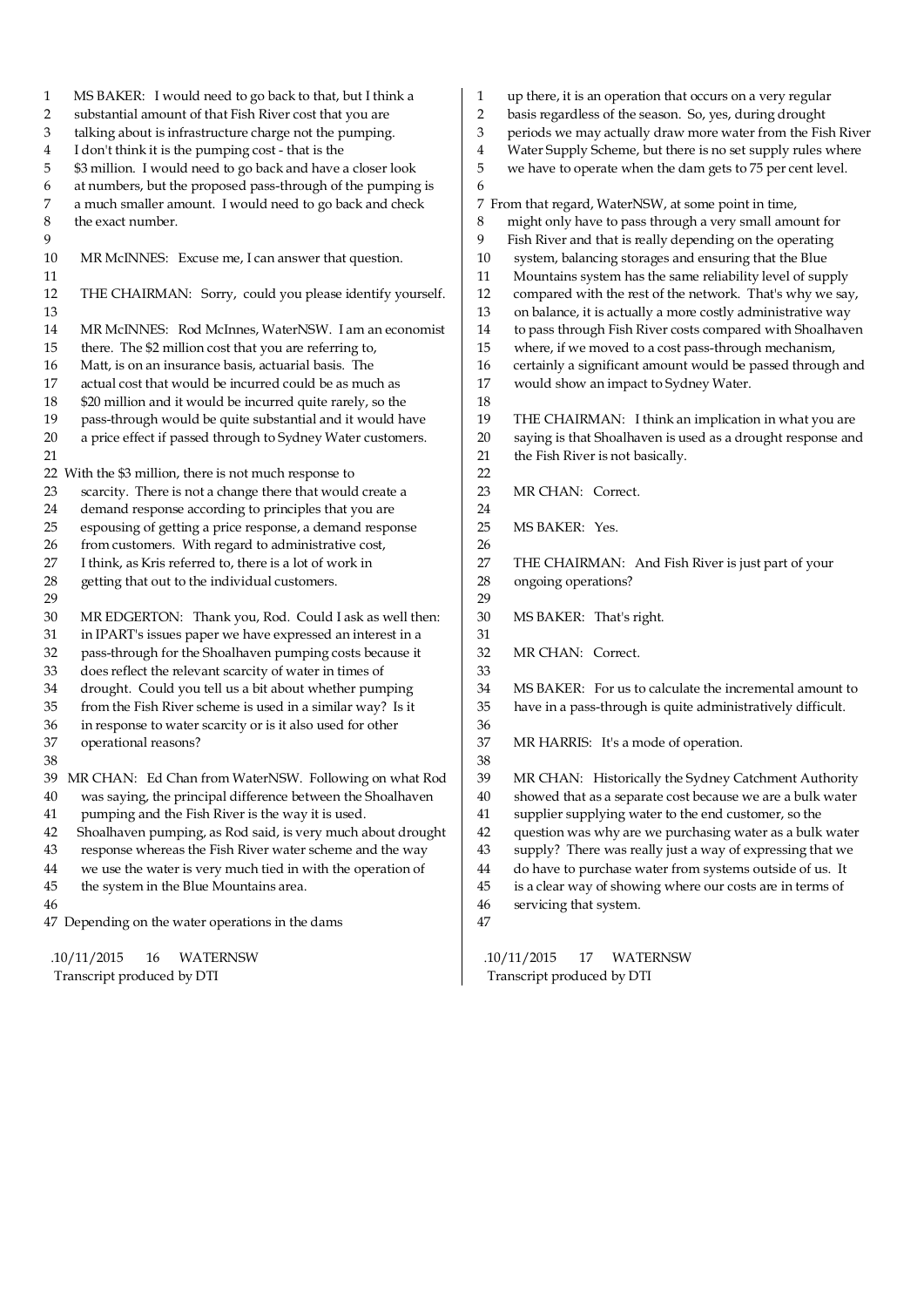| $\mathbf{1}$   | THE CHAIRMAN: Thank you very much, Ed. Matt?                                                                     | 1      | about their views on those price structures?                                                                       |
|----------------|------------------------------------------------------------------------------------------------------------------|--------|--------------------------------------------------------------------------------------------------------------------|
| $\overline{2}$ |                                                                                                                  | 2      |                                                                                                                    |
| 3              | MR EDGERTON: Just another question then to WaterNSW.<br>You have supported a cost pass-through mechanism for the | 3      | MR CHAN: We had consulted with all three of the major<br>councils before we put our submission into IPART in June. |
| 4<br>5         | Shoalhaven scheme presumably on the basis that that would                                                        | 4<br>5 | In general they are supportive of the move - or should                                                             |
| 6              | be added to your usage price to Sydney Water. Should that                                                        | 6      | I say they are not against it. They do recognise that it                                                           |
| 7              | pass-through also be reflected in the usage price to your                                                        | 7      | is a big jump from 25 per cent to 80 per cent.                                                                     |
| 8              | three council customers?                                                                                         | 8      |                                                                                                                    |
| 9              |                                                                                                                  |        | 9 As a way of history, prior to the current                                                                        |
| 10             | MR CHAN: No. The way we calculate council prices is                                                              | 10     | determination period, the SCA charged a fully variable                                                             |
| 11             | based on their usage share of the system. So in                                                                  | 11     | charge to council customers. The conversation we started                                                           |
| 12             | calculating the prices, we have already allocated the cost                                                       | 12     | with the councils then is recognising the fixed cost nature                                                        |
| 13             | of the system. Again from an administrative perspective,                                                         | 13     | of the Greater Sydney business and we actually commenced                                                           |
| 14             | the councils' share of our operating costs are relatively                                                        | $14\,$ | moving the tariff structure towards a higher fixed charge.                                                         |
| 15             | low, even when we are pumping. To calculate that cost                                                            | 15     | In the 2012-16 determination we started with a 25:75 and                                                           |
| 16             | through to the councils, I think is again administratively                                                       | 16     | for this period we are proposing that it align with Sydney                                                         |
| 17             | higher that what it would be for the councils.                                                                   | 17     | Water.                                                                                                             |
| 18             |                                                                                                                  | 18     |                                                                                                                    |
|                | 19 Also the drought pumping is primarily for servicing                                                           | 19     | Again the rationale for moving to a higher fixed                                                                   |
| 20             | the needs for Sydney customers and --                                                                            | 20     | charge is because of the reliability of service we provide                                                         |
| 21             |                                                                                                                  | 21     | to the councils and also the fixed cost nature of our                                                              |
| 22             | THE CHAIRMAN: But the drought pumping would be also                                                              | 22     | assets. So in pricing the councils, the majority of the                                                            |
| 23             | for servicing your other customers.                                                                              | 23     | cost is on the Shoalhaven system side, which is largely                                                            |
| 24             |                                                                                                                  | 24     | fixed costs, and the operating costs side of it is                                                                 |
| 25             | MR CHAN: Primarily, it's for --                                                                                  | 25     | relatively small. We would like as much as possible to                                                             |
| 26             |                                                                                                                  | 26     | reflect the fixed cost nature of the business in those                                                             |
| 27             | THE CHAIRMAN: Yes, because Sydney is your biggest                                                                | 27     | prices.                                                                                                            |
| 28             | customer. Is this because the councils are relatively                                                            | 28     |                                                                                                                    |
| 29             | small customers --                                                                                               | 29     | MS BAKER: I think it is worth saying in addition that the                                                          |
| 30             |                                                                                                                  | 30     | analysis showed that we would have received less revenue                                                           |
| 31             | MR CHAN: They are. They are and --                                                                               | $31\,$ | from customers had we had the fixed 80:20 over this current                                                        |
| 32             |                                                                                                                  | 32     | four year period.                                                                                                  |
| 33             | THE CHAIRMAN: -- therefore a percentage of any Shoalhaven                                                        | 33     |                                                                                                                    |
| 34             | pumping costs would also be very small?                                                                          | 34     | MR WILLETT: Could I go back to the question of Shoalhaven                                                          |
| 35             |                                                                                                                  | 35     | pumping. Did I hear correctly that there is an inclusion                                                           |
| 36             | MR CHAN: With our revenue requirement, as a proportion                                                           | 36     | of \$2 million on a probabilistic or insurance basis and                                                           |
| 37             | the councils only make up about \$1.4 million versus the                                                         | 37     | then there is a possibility of a pass-through according to                                                         |
| 38             | 200-odd for Sydney Water, so the proportions are relatively                                                      | 38     | demand need of up to \$20 million. Isn't there some                                                                |
| 39             | small. Economically there are benefits for council                                                               | 39     | doubling accounting there?                                                                                         |
| 40             | customers in the assets there. We have already priced that                                                       | 40     |                                                                                                                    |
| 41             | in our asset price - in our normal prices to the councils.                                                       | 41     | MR CHAN: The arrangement under the current determination                                                           |
| 42             |                                                                                                                  | 42     | is that the Shoalhaven cost borne by the SCA is calculated                                                         |
| 43             | MR EDGERTON: Just on the prices to the councils, you are                                                         | 43     | on a probability basis, so that under the current                                                                  |
| 44             | proposing quite a significant change in their price                                                              | 44     | arrangement, WaterNSW, or the Greater Sydney portion,                                                              |
| 45             | structure. I note there might be some council stakeholders                                                       | 45     | receives roughly about \$2 million a year as an insurance                                                          |
| 46             | here, but can you tell us what consultation you had with                                                         | 46     | premium. Should we have to pump, yes, 20 or \$30 million,                                                          |
| 47             | the council customers and is there anything you can tell us                                                      | 47     | WaterNSW at the moment would not get additional cost                                                               |
|                | .10/11/2015<br>18<br><b>WATERNSW</b>                                                                             |        | .10/11/2015<br>19<br><b>WATERNSW</b>                                                                               |
|                | Transcript produced by DTI                                                                                       |        | Transcript produced by DTI                                                                                         |
|                |                                                                                                                  |        |                                                                                                                    |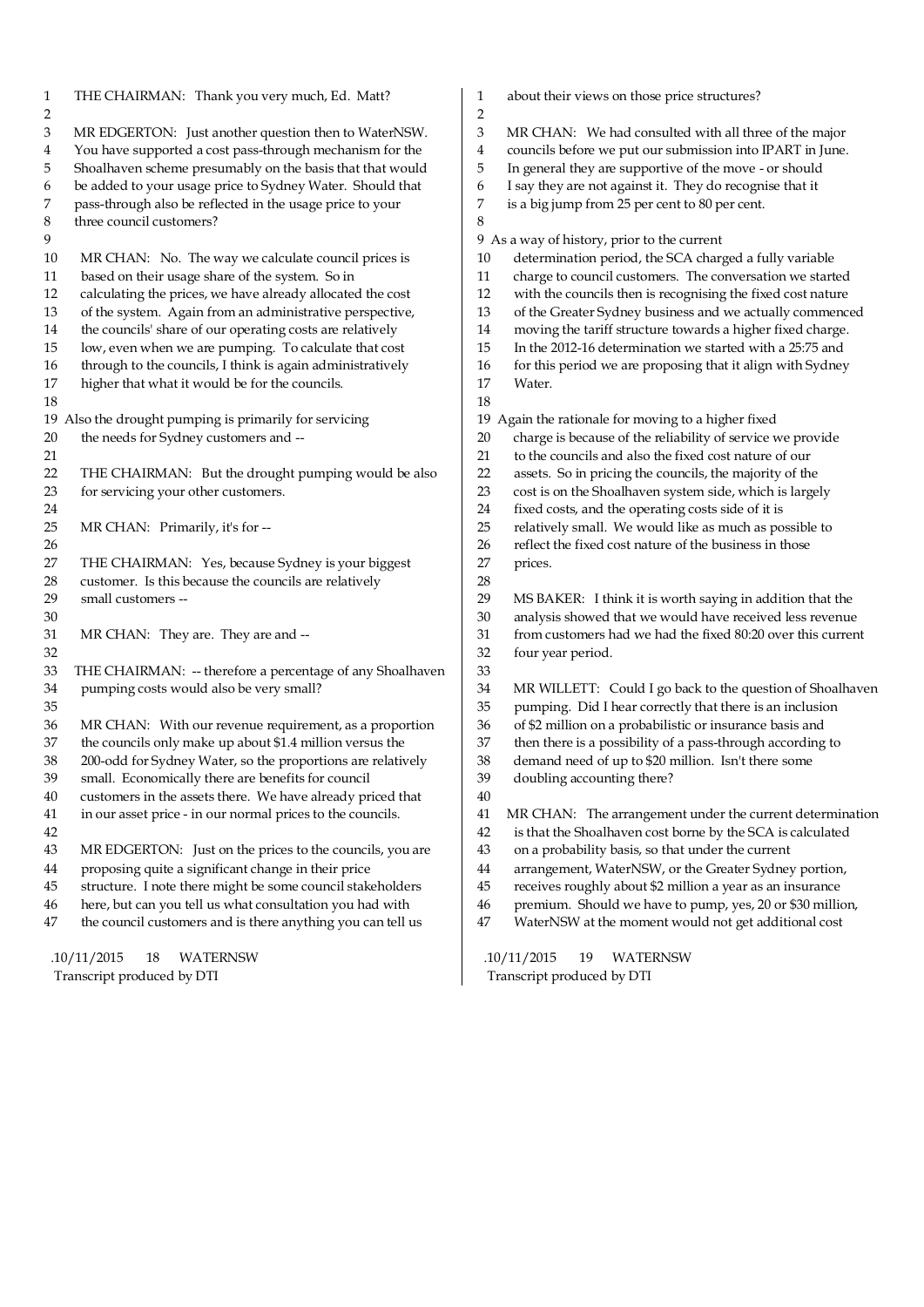1 pass-through for that.  $\frac{2}{3}$ 3 MR WILLETT: They won't?  $\frac{4}{5}$ MR CHAN: No. So what is being proposed is moving away 6 from that insurance scheme where there is no cost<br>7 allowance but when we do pump, it becomes a cos allowance but when we do pump, it becomes a cost 8 pass-through and whatever we incur we will pass on. 9 10 MR WILLETT: So you are moving from an insurance basis to 11 a pass-through basis? 12 13 MR CHAN: Correct, yes. 14 15 MR WILLETT: Thank you. 16 17 THE CHAIRMAN: Are there any other comments from the 18 floor? Yes, Carmel?  $\frac{19}{20}$ 20 MS KROGH: I can't speak on behalf of my other council<br>21 counterparts. However, on the change from the variable counterparts. However, on the change from the variable to 22 the fixed, as Elli said, in the quantum of it for the 23 councils, and I think it is for each of the councils, the 24 actual dollar value is reduced over that price path anyway. 25 So, in essence, we have no issue with the change from the 26 fixed and variable percentage. 27 28 THE CHAIRMAN: Thank you, very much, Carmel. Is there 29 anybody else? Are there any other comments? Thank you. 30 31 Let's move on to session 3, which is to hear views on 32 any other issues. We have identified a number of issues. 33 One issue is the length of time that new prices should 34 apply - that is, the length of the determination - whether 35 we should include an efficiency benefit sharing scheme and 36 also a raw water quality incentive scheme in the pricing;<br>37 and what values to adopt for projected water sales and and what values to adopt for projected water sales and 38 customer numbers. I will ask Veronika to introduce this 39 session. 40 41 SESSION 3: OTHER ISSUES 42 43 MS HENKEL: Thank you, Peter. The last session is on 44 other issues, as Peter outlined, starting with the length 45 of the determination period. 46 47 Under WaterNSW's proposal, it is a four-year 1 determination period starting from 1 July 2016 and ending 2 30 June 2020. WaterNSW believes that it provides a balance 3 between a stable and certain operating environment while 4 allowing sufficient flexibility to respond to changes in 5 the water industry. It is their proposal to remain aligned 6 with Sydney Water's determination. 7 8 Our preliminary position in the issues paper is to 9 accept the proposal. 10 11 I turn next to form of regulation. In their proposal, 12 WaterNSW outlined the efficiency benefit sharing scheme 13 for operating expenditure. This would allow WaterNSW to 14 hold efficiency savings or losses for a fixed number of 15 years regardless of when the savings or losses are 16 achieved. 17 18 Our position in the issues paper is that our decision 19 will be informed by our Sydney Water review and that we<br>20 will then consider potential benefits relative to risks and will then consider potential benefits relative to risks and 21 costs when we apply to it to WaterNSW. There will be a 22 session on the efficiency benefit sharing scheme in the 23 Sydney Water public hearing following this. 24 25 Next is the proposal to include the raw water quality 26 incentive payment scheme. It is currently contained in the 27 raw water supply agreement between WaterNSW and Sydney 28 Water. Under the scheme, WaterNSW can receive a payment 29 of up to \$1 million per annum from Sydney Water, if it 30 supplies water that is better than the rolling five-year 31 average of specified water quality indicators. 32 33 In our issues paper, our preliminary position was that 34 we support the rationale and that we will investigate its 35 application in our determination. 36 37 Moving on to water sales and customer numbers, as we 38 pointed out, WaterNSW's customer base is made up of 39 Sydney Water, three local councils and 61 smaller retail 40 customers. WaterNSW has adopted Sydney Water's forecast 41 water sales to its end-use customers and it has consulted 42 with the council customers on water sales. 43 44 Again our preliminary position in the issues paper is 45 to accept WaterNSW's proposal; however, we will be informed 46 through our decision in the Sydney Water review on sales 47 for Sydney Water.

 .10/11/2015 20 WATERNSW Transcript produced by DTI

 .10/11/2015 21 WATERNSW Transcript produced by DTI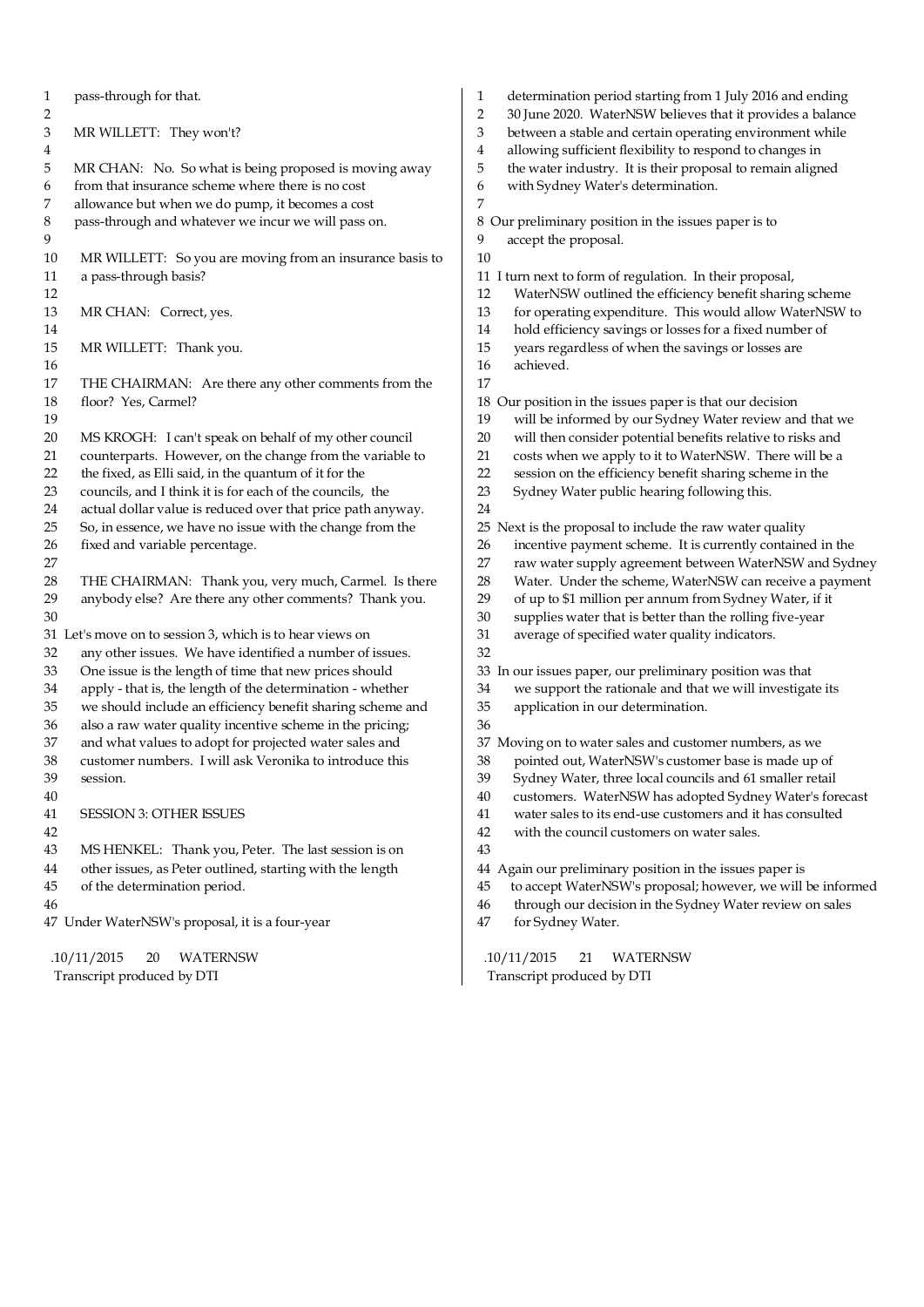1 2 The general questions we have to end the session are: 3 4 What are your views on: 5 The length of the determination; 6 The efficiency benefit sharing scheme for 7 WaterNSW; 8 The raw water quality incentive payment scheme; 9 Water NSW's forecast water sales. 10 11 This concludes my presentation, thank you. 12 13 THE CHAIRMAN: Thank you very much, Veronika. Are 14 there any comments from the table? Sydney Water? 15 16 MR DE ROOY: I want to address the incentive payment 17 scheme - the raw water quality incentive payment scheme. 18 In principle, we support the idea or the principle of an 19 incentive scheme. What we would like to do is work through<br>20 with the joint review on how that may work under the raw 20 with the joint review on how that may work under the raw<br>21 water supply agreement as part of the determination water supply agreement as part of the determination 22 process. 23 24 Given the recent changes with WaterNSW from the SCA 25 and also the water filtration contractors with whom we have 26 just renegotiated their contracts or rather extensions, a 27 joint review could consider those changes and give us a 28 better assessment of the risks, the treatment capability 29 and costs borne by all parties. 30 31 We note in our submission that follows in the next 32 session that we have not included any incentive payment 33 costs in our proposal because we are of the opinion that it 34 needed to be offset by equivalent savings. 35 36 THE CHAIRMAN: Thank you, Eric. Kris? 37 38 MR FUNSTON: I might comment on the efficiency benefit 39 sharing scheme. I think we will discuss this when we deal 40 with Sydney Water's proposal. We are supportive of 41 incentive mechanisms. More broadly, anything that 42 encourages businesses to lower their costs we think is 43 important. 44 45 In this issue I think the question is about ensuring 46 that that opex level is baselined appropriately. 47 Especially given the changes and the cost allocation that .10/11/2015 22 WATERNSW Transcript produced by DTI 1 is having to be done between the two entities, it is about 2 ensuring that that is actually set at the right level. We 3 would be keen to ensure that that cost has actually been 4 set at the right level before this sort of scheme is put in 5 place. 6 7 If there is confidence that that cost has been set at 8 the right level and these costs are being appropriately 9 apportioned, then we don't see any issue with what is being 10 proposed and we look at it as a scheme that will actually 11 incentivise WaterNSW to lower its costs. 12 13 THE CHAIRMAN: Thank you very much, Kris. Cathy? 14 15 MS COLE: Nothing to add to those issues, thanks. 16 17 THE CHAIRMAN: Thank you. Are there any comments or 18 questions from the floor? 19 20 WaterNSW would you like to respond to any of those 21 comments or add anything? 22 23 MR HARRIS: No, I don't think so. We agree with 24 Sydney Water. As a matter of principle we see that raw 25 water quality incentive scheme as a good thing and we are 26 happy to work through with our customer in terms of 27 reviewing risk and so on. 28 29 MS JONES: Based on what you have just said there David 30 and Sydney Water's comments on that scheme, is it realistic 31 that it would happen in the next four years? If you are 32 thinking of putting it in the proposal, is it to happen at 33 a certain time or would you like it to happen sometime in 34 the next four years? 35 36 MR HARRIS: We would like it to happen in this coming<br>37 determination period. Noting Fric's comments, by the wa determination period. Noting Eric's comments, by the way, 38 about changes since the provision was drafted, the 39 provision is there in the agreement and we were 40 recommending that effectively that provision be turned on, 41 but there may need to be discussion around that provision 42 in light of subsequent events at Sydney Water's end, and 43 that is fine, but we would like that to be in effect during 44 the determination. 45 46 MS JONES: Thank you. 47 .10/11/2015 23 WATERNSW Transcript produced by DTI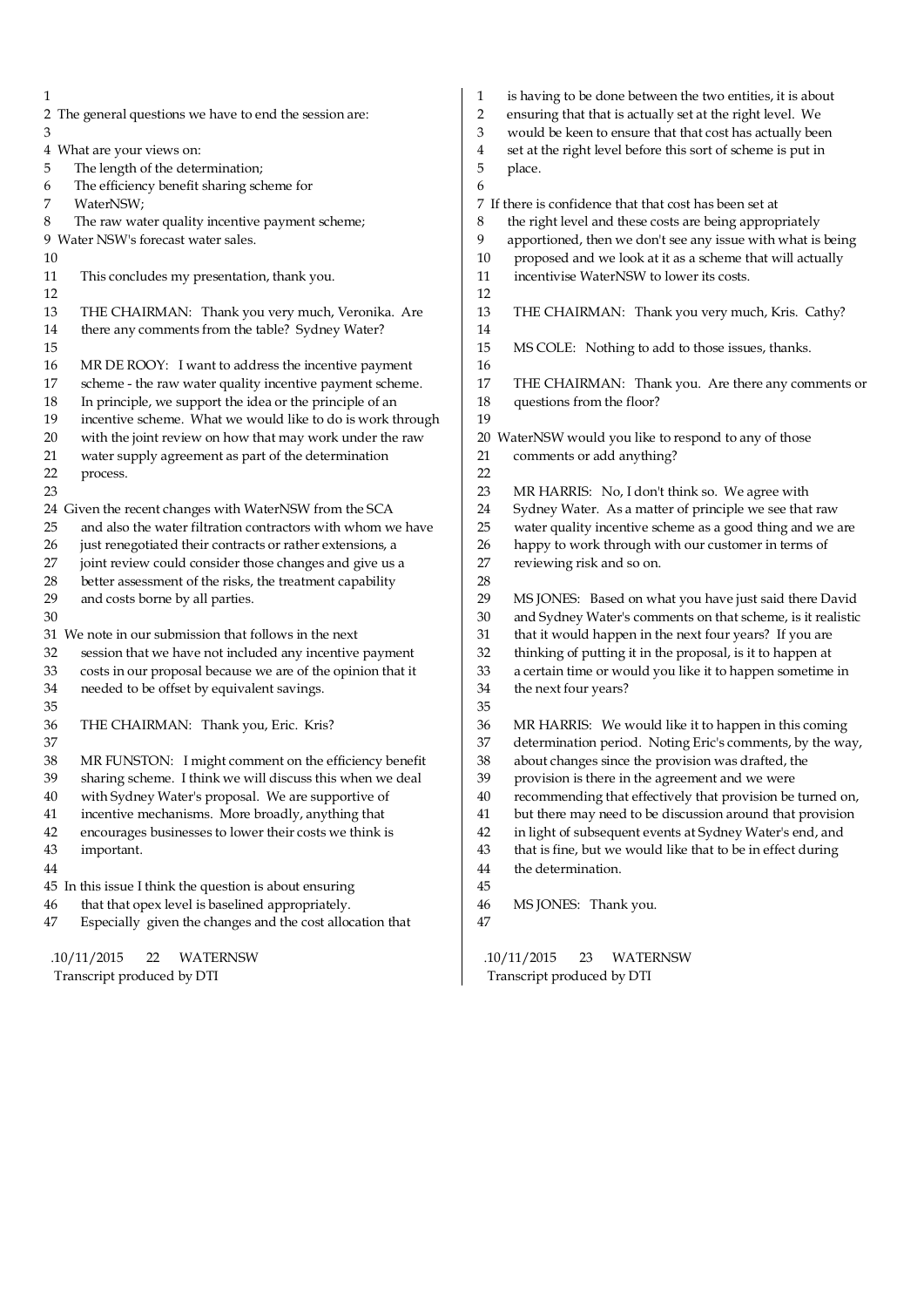| $\mathbf{1}$ | THE CHAIRMAN: Thank you, Catherine. Matt?                   | 1  | There is \$1 million up for grabs. Do you know the cost of         |
|--------------|-------------------------------------------------------------|----|--------------------------------------------------------------------|
| 2            |                                                             | 2  | your activities with or without the scheme?                        |
| 3            | MR EDGERTON: We will obviously talk about Sydney Water's    | 3  |                                                                    |
| 4            | proposed efficiency benefit sharing scheme in a little bit  | 4  | THE CHAIRMAN: Is this the EBSS?                                    |
| 5            | more detail in the hearing that follows this one, but I was | 5  |                                                                    |
| 6            | wondering if WaterNSW could just provide us with a          | 6  | MR MADDEN: No, the quality incentive scheme.                       |
| 7            | high-level argument as to why you are proposing this scheme | 7  |                                                                    |
| 8            | and why you think it is necessary.                          | 8  | MR HARRIS: I think the concept here, and Eric in fact              |
| 9            |                                                             | 9  | referred to it in his comment around treatment plant costs,        |
| 10           | MS BAKER: I think broadly we have the same view as Kris.    | 10 | is that in providing a particular quality of water to              |
| 11           | I think a scheme which incentivises a business to be as     | 11 | end-use customers that are, broadly, catchment bulk water          |
| 12           | efficient as possible is good for customers. That is        | 12 | costs, relevantly, and treatment costs, there can be a             |
| 13           | really broadly why we are proposing the scheme. Are you     | 13 | trade-off. As Eric was referring to, there can be a                |
| 14           | after more --                                               | 14 | trade-off in terms of the quality of the water that we             |
| 15           |                                                             | 15 | provide which can obviously reduce the treatment costs at          |
| 16           | MR CHAN: If I may add to that, our proposal for the         | 16 | any given point in time for Sydney Water or vice versa.            |
| 17           | efficiency benefit sharing scheme as an incentive mechanism | 17 | I think we see this as a mechanism for economically                |
| 18           | allows us as a business to actually make continuous         | 18 | incentivising both parties to come to an optimal outcome in        |
| 19           | improvement rather than be, I suppose, confined within a    | 19 | that regard.                                                       |
| 20           | determination period where every four years we come to the  | 20 |                                                                    |
| 21           | tribunal with savings that go forward on the next four      | 21 | THE CHAIRMAN: I think I have a similar question. Let's             |
| 22           | years.                                                      | 22 | say you are able to deliver water which is of a superior           |
| 23           |                                                             | 23 | quality and you receive the \$1 million from Sydney Water.         |
|              | 24 We believe as a business that it is actually good        | 24 | For them I agree that if the water is a better quality,            |
| 25           | discipline for us to continually seek savings as the        | 25 | they will be able to spend less on treatment so, in a              |
| 26           | determination periods go, but as part of doing that, some   | 26 | sense, that will wash through. In the case of WaterNSW, do         |
| 27           | of that benefit should be shared with the business. Our     | 27 | you anticipate you will have to undertake additional               |
| 28           | proposal, similar to Sydney Water based on what we put      | 28 | expenditure to produce that better quality water and get           |
| 29           | forward, is 25 per cent to the business and 75 per cent     | 29 | the \$1 million, or is this \$1 million that goes to your          |
| 30           | share to the customer.                                      | 30 | bottom line?                                                       |
| 31           |                                                             | 31 |                                                                    |
|              | 32 In our view, that is a good mechanism to insure that     | 32 | MS BAKER: I am not sure we can --                                  |
| 33           | customers continue to get the benefits from the business    | 33 |                                                                    |
| 34           | and it is a continuation, not something that happens once   | 34 | MR MADDEN: I think it's a bit more to the point because            |
| 35           | every four years. That is very much how the business is     | 35 | it's what the incentive is to you.                                 |
| 36           | being structured to move forward. It is about continuous    | 36 |                                                                    |
| 37           | improvement and continuous efficiency gains rather than     | 37 | MR HARRIS: I would characterise this more from our                 |
| 38           | sort of on a period-by-period basis.                        | 38 | perspective as a risk measure. In other words, and I'm             |
| 39           |                                                             | 39 |                                                                    |
| 40           |                                                             | 40 | using very broad terms here --                                     |
| 41           | THE CHAIRMAN: John?                                         | 41 | THE CHAIRMAN: Yes, sure.                                           |
|              | MR MADDEN: I have a question that is back to the            | 42 |                                                                    |
| 42           |                                                             |    |                                                                    |
| 43           | incentive scheme, the quality incentive scheme, and the     | 43 | MR HARRIS: -- we have the ability on a day-by-day basis            |
| 44           | baselining, which I think is an important point. In your    | 44 | to deliver water of varying qualities to Sydney Water              |
| 45           | proposal on operating expenses, does that include the       | 45 | and that is the operational cooperative arrangement that           |
| 46           | activities that are a part of that scheme, or if the scheme | 46 | Eric referred to earlier. However, query whether, over the         |
| 47           | didn't go ahead, do those activities have to be taken off?  | 47 | long run, for us to continuously deliver the best quality          |
|              | <b>WATERNSW</b>                                             |    |                                                                    |
|              | .10/11/2015<br>24<br>Transcript produced by DTI             |    | .10/11/2015<br><b>WATERNSW</b><br>25<br>Transcript produced by DTI |
|              |                                                             |    |                                                                    |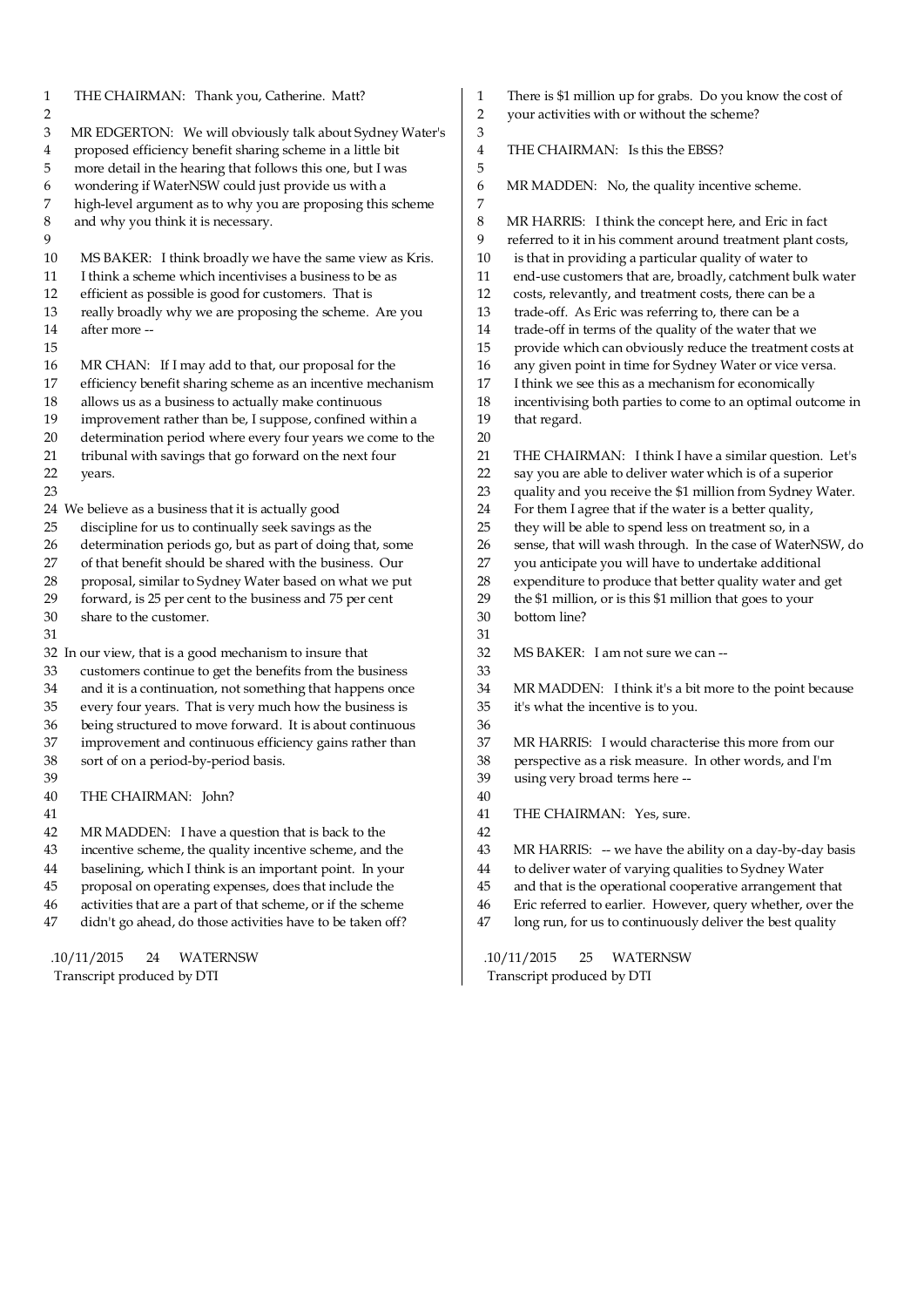1 water is actually then leaving us with a risk in terms of 2 quality of supply over the long term. 3 4 I think what we are saying there is that should be 5 driven at any point in time - that is the quality of the 6 water. Of course, we are talking about above baseline here, let's be very clear about that; we are not talking 8 about below but anywhere above baseline. I think that we 9 probably need to have greater incentive and greater regard 10 to look at our long-run risks around just constantly 11 pumping out the best quality above baseline water and where 12 is that leaving us in the long run? Currently there is no 13 financial incentive around that decision. 14 15 THE CHAIRMAN: This agreement between Sydney Water 16 and the then SCA was struck after the beginning of the last 17 determination, which was a bit unfortunate in terms of 18 timing. Therefore, we were not able to have this 19 discussion before the last determination. It is very good<br>20 to have this discussion now before this determination so 20 to have this discussion now before this determination so<br>21 that we can take it into account and make a decision abo that we can take it into account and make a decision about 22 if and how it would be put in the determination of both 23 WaterNSW and Sydney Water, so I think it is a very 24 constructive suggestion. 25 26 John, do you have anything else? 27 28 MR MADDEN: This is probably related in a way to catchment 29 activities. The submission on the revised opex was fairly 30 high level, even today with the presentation. I wonder if 31 you could take this opportunity to go through some of the 32 key drivers of the 9 per cent reduction in opex under the 33 revised proposal - so, I guess, what's driving it and what 34 is the build-up of that? Are there activities in 35 catchment? Is it operations? Is it head office? It would 36 be good to get some more exploration of those drivers and<br>37 the savings and towards the sustainability of them. the savings and towards the sustainability of them. 38 39 MS BAKER: It is important to understand, as you said, 40 John, what is the make-up of those cost savings. I think 41 the key message we would like our customers, stakeholders 42 and IPART to understand is that we have not taken two 43 organisations, put them together and shaved some potential 44 double-up, but we have actually created a whole new 45 organisation. 46 1 a little bit today - we have a new Act which governs the 2 organisation. We, as an executive team, have then taken 3 the nine strategic objectives that the board set following 4 that new Act coming in and actually built a very rigorous 5 action plan for the organisation, which was very rigorously 6 built up to ensure that WaterNSW is only undertaking 7 activities that actually deliver the services that customer 8 should have and most efficiently. Then we have resourced 9 the organisation to deliver that. 10 11 In understanding how we have done that, we have 12 actually built a completely new organisation, very much 13 scrutinised so that with every single position and every 14 single job in that organisation, we can map it to exactly 15 what deliverables and outputs that job is delivering as 16 part of that organisational strategic action plan. 17 18 There are both direct positions, operational 19 positions, that have changed as well as, as you say,<br>20 overhead-style sayings that result from that, and in overhead-style savings that result from that, and in that 21 there was a shift - or there are different percentages of 22 where the savings are allocated to customers. One of the 23 things that has gone on is - and maybe Andrew can talk 24 about this a little bit - an increase in the strategic 25 asset planning for the rural side of the business, which 26 means that that has an impact on where some of those 27 savings are. 28 29 THE CHAIRMAN: It is very encouraging for end-water users, 30 Sydney Water and the regulator to have an organisation come 31 forward and put those sorts of savings up on the board, so 32 that's very encouraging. I am just wondering - this is 33 following on from John's point - whether either now or 34 maybe later you could give us a sense of what you have 35 done. 36 37 There is a reduction of 9 per cent in opex, I think, 38 over the four years. For instance, is half that 9 per cent 39 because of reduced overheads or a quarter? How much is 40 reduced numbers of staff? It is that sort of stuff we need 41 to get a feel for the drivers because when you have a feel 42 for the drivers, you are in a better place to make a 43 judgment about the sustainability. We wouldn't want to be 44 in a situation, and I am sure you wouldn't want to be in 45 that situation, where, in four years time, we observe that 46 it is starting to go back up again.

47 Fundamentally - and both David and I talked about this

 .10/11/2015 26 WATERNSW Transcript produced by DTI

 .10/11/2015 27 WATERNSW Transcript produced by DTI

47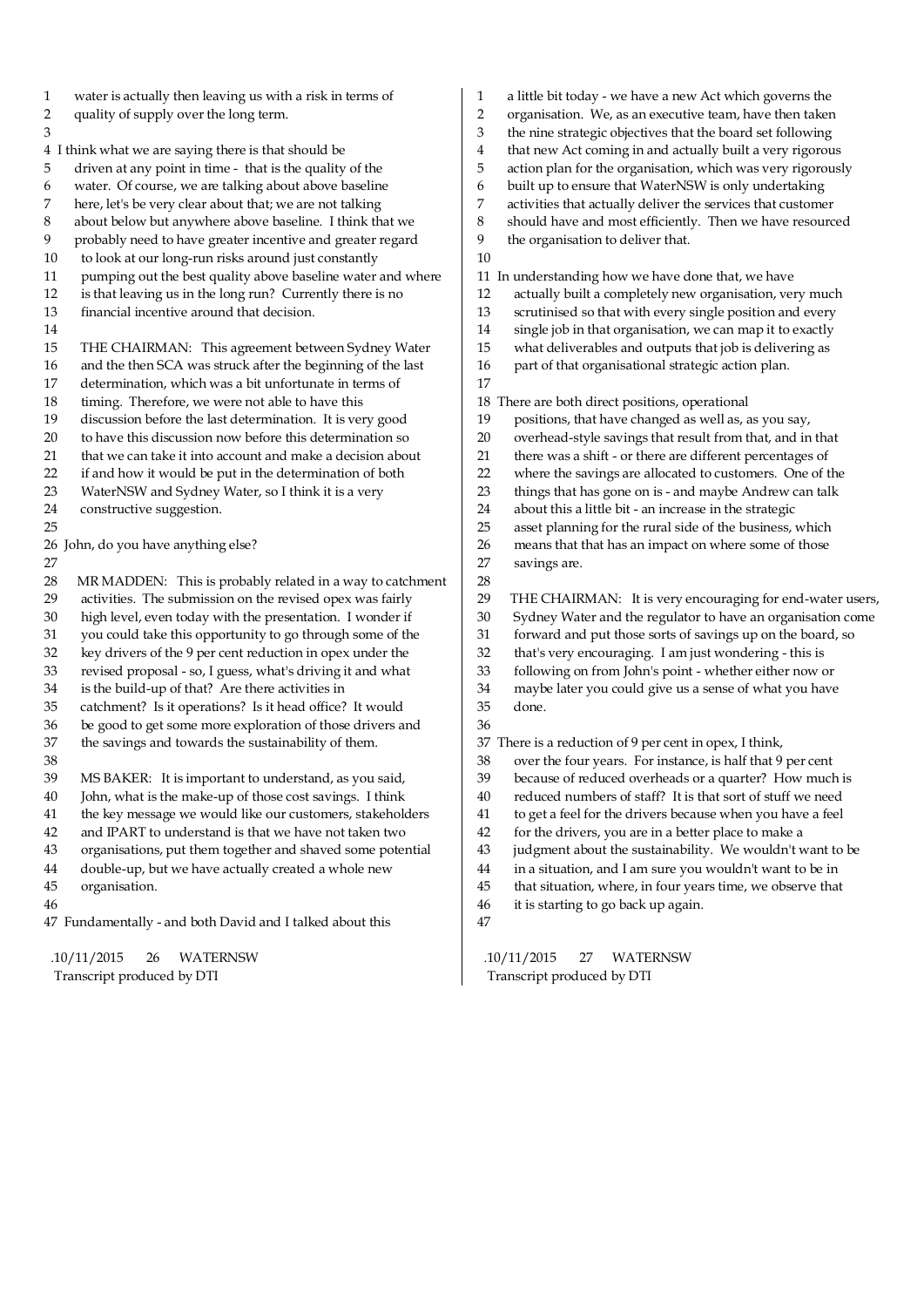| 1  | MR HARRIS: Just in broad terms, because I thought it was    | 1  | protection and water quality. I think we have gone about    |
|----|-------------------------------------------------------------|----|-------------------------------------------------------------|
| 2  | more the numbers that John was asking for, those savings    | 2  | that part of the total efficiency picture in a highly       |
| 3  | come out of three areas. They come out of efficiencies      | 3  | responsible but very open and transparent way.              |
| 4  | with going through, if you like, shared services            | 4  |                                                             |
| 5  | efficiencies. I note that when the government announced     | 5  | MR EDGERTON: Just a follow-on question. I think you have    |
| 6  | our merger, that was one of the four drivers. So there are  | 6  | touched on this, David, but if you could, could you         |
| 7  | some efficiency gains there.                                | 7  | elaborate on this a little bit more? Your proposed costs    |
| 8  |                                                             | 8  | are declining. Does that impact on your end catchment       |
|    | 9 Secondly, there are efficiency gains through better       | 9  | management and bulk water services in any way?              |
| 10 | targeting our effort towards our customer and our           | 10 |                                                             |
| 11 | stakeholder requirements, and that is not just Sydney Water | 11 | MR HARRIS: We would like to think that that will actually   |
| 12 | but also our government shareholder has extremely high      | 12 | improve the level of service we provide because we have     |
| 13 | expectations of us in relation to cash management and water | 13 | gone right back to square one. We have gone right back      |
| 14 | quality and so we have structured ourselves around that.    | 14 | to - this is both on the rural and Greater Sydney side,     |
| 15 | Also in other areas where we have the opportunity to reduce | 15 | however Greater Sydney is relevant here today - what does   |
| 16 | those costs, we have taken that.                            | 16 | our customer expect? What is the standard of that           |
| 17 |                                                             | 17 | deliverable? We have got those standards in our strategic   |
|    | 18 Thirdly, of course, there is what I might call balance   | 18 | action plan of which you have a copy. We have then          |
| 19 | sheet efficiency as well and that is also an element in the | 19 | resourced ourselves to deliver those outcomes to those      |
| 20 | aggregate cost reduction. We can certainly give you a       | 20 | standards.                                                  |
| 21 | breakdown of those, but in broad terms they are the three   | 21 |                                                             |
| 22 | areas.                                                      |    | 22 We are going about that in perhaps, one might say, a     |
| 23 |                                                             | 23 | slightly more sophisticated way or more enlightened way,    |
| 24 | MS BAKER: In a numbers perspective, over the four years     | 24 | however you want to put it, but we have absolutely          |
| 25 | of this next determination, it differs year to year, but it | 25 | resourced ourselves financially and human resource-wise to  |
| 26 | is around about half overhead, half direct. As I sort of    | 26 | achieve those things that we have articulated to the        |
| 27 | alluded to before, with the direct savings, the proportion  | 27 | standard that we have set for ourselves.                    |
| 28 | of those that are applied to Greater Sydney customers       | 28 |                                                             |
| 29 | versus rural customers is different depending on our        | 29 | MR MADDEN: I guess this question is a follow-up in a way.   |
| 30 | assessment of where our direct efforts will be spent.       | 30 | The submission which you put in had, I think, the portfolio |
| 31 |                                                             | 31 | risk assessment costs, which were actually an additional    |
| 32 | MR HARRIS: The other thing I might add is that we have      | 32 | cost over the proposal. This is again an opportunity to     |
| 33 | been very open and transparent with IPART. We have          | 33 | describe what that portfolio risk assessment is about and   |
| 34 | provided IPART with a benchmarking study that we procured   | 34 | why it came up after June 30. It would be good to get some  |
| 35 | during that translation process. In terms of the benefits   | 35 | explanation.                                                |
| 36 | or the efficiencies, whatever you want to call them, that   | 36 |                                                             |
| 37 | come from a reduction in our staff numbers, you can see     | 37 | MR HARRIS: I will just make a general comment and I will    |
| 38 | from that that, in my view, we have been entirely           | 38 | than hand over to Andrew for the specifics around that      |
| 39 | responsible in the way that we have gone about tackling our | 39 | particular piece of work. We talked about the process that  |
| 40 | oversized numbers.                                          | 40 | we went through with our strategic objectives. We are       |
| 41 |                                                             | 41 | primarily an organisation that is about Greater Sydney      |
|    | 42 In that regard in particular, we are highly cognisant    | 42 | catchment protection water quality and across the state     |
| 43 | both of the issue that Eric raises on behalf of Sydney      | 43 | around asset management and efficient asset management.     |
| 44 | Water today in terms of the level of service - an extremely | 44 |                                                             |
| 45 | high level of service - that that organisation has received | 45 | When we took a step back and looked at the systems we       |
| 46 | and expects to receive into the future and probably equally | 46 | had around our asset management, we believed that they were |
| 47 | the government's expectation of us in relation to catchment | 47 | not up to the standard that we wanted and, in particular,   |
|    |                                                             |    |                                                             |
|    | 40/44/0045                                                  |    | 144,10045<br>TATA COMPANY TOTAL                             |

 $\mathbb{R}$ 

 .10/11/2015 28 WATERNSW Transcript produced by DTI

 .10/11/2015 29 WATERNSW Transcript produced by DTI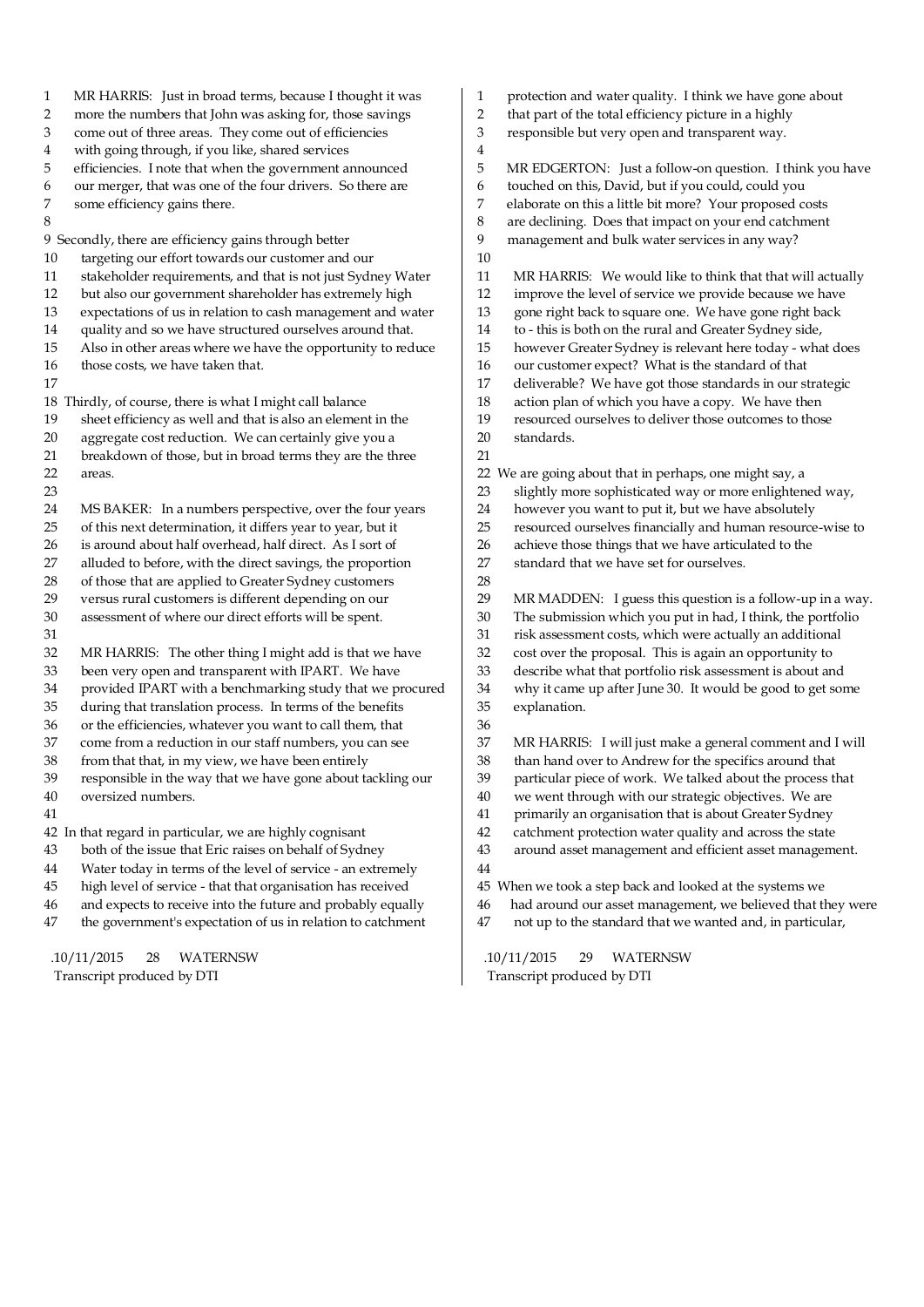| 1<br>2   | they would not properly support us in achieving our<br>objectives. Therefore. The strategic engineering area           | 1<br>2   | revised estimate given that it is such a significant<br>adjustment?                                                   |
|----------|------------------------------------------------------------------------------------------------------------------------|----------|-----------------------------------------------------------------------------------------------------------------------|
| 3        | is an area where we are now putting more human resources                                                               | 3        |                                                                                                                       |
| 4        | and more financial resources than previously to build up                                                               | 4        | MR HARRIS: Yes, I will have the first go, and in fact                                                                 |
| 5        | our capability around that asset management function.                                                                  | 5        | Elli touched on this in her presentation.                                                                             |
| 6        |                                                                                                                        | 6        |                                                                                                                       |
|          | 7 I will now hand over to Andrew.                                                                                      |          | 7 At a policy level, there are number of moving parts at                                                              |
| 8        |                                                                                                                        | 8        | the moment. From our perspective, depending on where those                                                            |
| 9        | MR GEORGE: Andrew George, WaterNSW. Holistically                                                                       | 9        | separate but related parts may drop out - and none of us                                                              |
| 10       | speaking, we are adopting a risk-based approach to asset                                                               | 10       | are in a position to know that right at this point - when                                                             |
| 11       | management for our entire portfolio of assets. We have                                                                 | 11       | we looked at those things from our unique perspective of                                                              |
| 12       | previously undertaken a comprehensive portfolio risk                                                                   | 12       | asset planner, asset builder and asset operator, we felt                                                              |
| 13       | assessment in one half of the business, being the rural                                                                | 13       | that there were possibly some outcomes that may eventuate                                                             |
| 14       | part of the business. To ensure that we are managing the                                                               | 14       | and, on that basis, we felt that proceeding to project                                                                |
| 15       | assets prudently and efficiently across the business, we                                                               | 15       | execution stage of the Shoalhaven transfer within the next                                                            |
| 16       | need to ensure we are benchmarking ourselves using the same                                                            | 16       | determination period may not be warranted and so we removed                                                           |
| 17       | stick.                                                                                                                 | 17       | that project execution spend from the back end of the last                                                            |
| 18       |                                                                                                                        | 18       | year of our four-year determination.                                                                                  |
|          | 19 The PRA is a recognised methodology. It is on the                                                                   | 19       |                                                                                                                       |
| 20       | more leading edge of methodologies. We need to undertake                                                               | 20       | As I say, there are several matters that are uncertain                                                                |
| 21       | the review of the Greater Sydney basin to ensure that when                                                             | 21       | for all of us at the moment and how they play out over the                                                            |
| 22       | we commit resources and expenditure to dam safety                                                                      | 22       | next while will determine whether in fact that scheme is                                                              |
| 23       | compliance in the Greater Sydney area, we are doing so in                                                              | 23       | the most efficient way forward or whether there is some                                                               |
| 24       | a prioritised and efficient manner looking at our entire                                                               | 24       | alternative.                                                                                                          |
| 25       | portfolio across the state of New South Wales.                                                                         | 25       |                                                                                                                       |
| 26       |                                                                                                                        | 26       | MR GEORGE: The only thing to add to that would be that we                                                             |
| 27       | MR MADDEN: I guess for background, it's around                                                                         | 27       | did look at what are the likely or possible scenarios that                                                            |
| 28       | \$4 million, is it?                                                                                                    | 28       | we would be faced with in the determination period. We                                                                |
| 29       |                                                                                                                        | 29       | constructed a profile in our revised costs that, in some                                                              |
| 30       | MR GEORGE: Around that order, yes.                                                                                     | 30       | respects, was agnostic to the specific solution, but when                                                             |
| 31       |                                                                                                                        | 31       | you think about the processes that you go through, through                                                            |
| 32       | MS JONES: Does that mean you have done rural and the                                                                   | 32       | a project planning, design phase, there are a lot of common                                                           |
| 33       | money is in there because you're going to do Sydney?                                                                   | 33       | elements and when we looked at the projects that might be                                                             |
| 34       |                                                                                                                        | 34       | on the table, there was enough commonality between the                                                                |
| 35       | MR GEORGE: Correct.                                                                                                    | 35       | scope in deliverables that we were able to come up with,                                                              |
| 36       |                                                                                                                        | 36       | I guess, a normalised view of what happen.                                                                            |
| 37       | THE CHAIRMAN: Matt?                                                                                                    | 37       |                                                                                                                       |
| 38       |                                                                                                                        | 38       | MR HARRIS: John, in a sense, maybe we have made that                                                                  |
| 39       | MR EDGERTON: In the last few minutes we have primarily                                                                 | 39       | change on a risk basis. So far as any of us can see at                                                                |
| 40       | been talking about operating expenditure. At the beginning                                                             | 40<br>41 | this point, proceeding to execution on that project may not                                                           |
| 41       | of today's proceedings, you mentioned that you have                                                                    | 42       | be the optimal way forward. However, given the demand<br>numbers that Sydney Water have generated, given the lead     |
| 42<br>43 | essentially significantly revised your capital expenditure<br>for the upcoming period and that you have actually taken | 43       |                                                                                                                       |
|          |                                                                                                                        |          | time to our asset project, it would not be sensible for                                                               |
| 44       | out, I think, close to \$100 million for the upcoming period<br>relative to your June 30 proposal. You touched on this | 44<br>45 | us to delay project initiation and planning so that those<br>costs are still in our submission for this determination |
| 45<br>46 | a little bit, but could you, please, talk us through in a                                                              | 46       | period. We think at the moment, in this period of                                                                     |
| 47       | bit more detail the decision-making process around that                                                                | 47       | uncertainty and, therefore for many of us difficulty, that                                                            |
|          |                                                                                                                        |          |                                                                                                                       |
|          |                                                                                                                        |          |                                                                                                                       |

 .10/11/2015 30 WATERNSW Transcript produced by DTI

 .10/11/2015 31 WATERNSW Transcript produced by DTI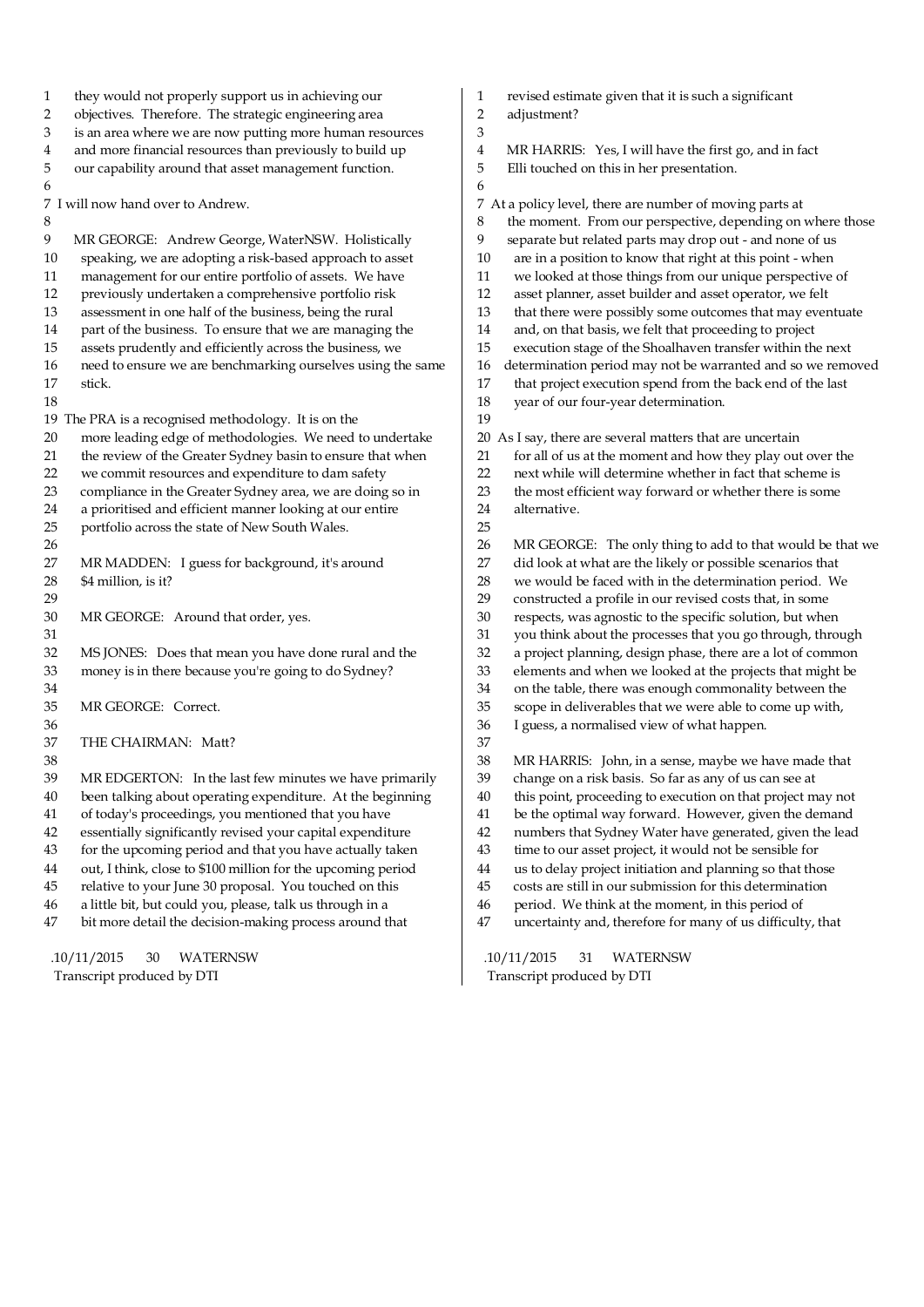1 is a responsible balance.  $\frac{2}{3}$ MR MADDEN: So, in a sense, it is a deferral?  $\frac{4}{5}$ MR HARRIS: Well, it is a deferral of the third --6<br>7 MR MADDEN: But you are still planning? 8 9 MR HARRIS: It is a deferral of the third gateway, the 10 project execution gateway for the Shoalhaven, but it is not 11 a deferral because our customers in Sydney Water are best 12 placed of any government entity to forecast demand. We 13 accept that and our responsibility is to then develop an 14 asset strategy to enable us to supply water to meet our 15 customers' projected demand. 16 17 Given the lead timing in our projects and given where 18 those demand numbers have come out, we do not think it is 19 responsible to defer the initiation of the planning phases 20 of that project. However, on a balanced balancing basis we<br>21 have taken the view not to include the third phase have taken the view not to include the third phase 22 execution costs - which are, as you saw from the slide, the 23 very large element of the costs - and to defer that beyond 24 this determination period. 25 26 THE CHAIRMAN: Would anybody else like to comment or 27 ask a question? 28 29 MR NANCE: Phillip Nance is my name. I am just a member 30 of general public. The incentive payment scheme seems to 31 me to be a very good thought. There are two things about 32 it, though. The volume which goes in, is that 33 significantly invariable so not to worry about it? In 34 other words, do you worry about the volume or just say, "On 35 an annual basis that's near enough, so we wouldn't bother 36 how much went through"? 37 38 The other point is just in case, say, Sydney Water and 39 WaterNSW have a disagreement about it, how about some 40 prearranged arbitration? Who sorts it? Thank you. 41 42 THE CHAIRMAN: Thank you very much very much, Phillip. 43 Is there any response to Phillip's suggestions? 44 45 MR DE ROOY: As I said earlier, I think the scheme needs a 46 joint review. We will work those ideas as we go through in 47 terms of making sure it is a sustainable model and that is 1 clear and transparent as to what basis it would be 2 determined. 3 4 THE CHAIRMAN: Thank you, Phillip. Okay, I think that is 5 it. Is there anybody else? Carmel? 6 7 MS KROGH: I could not let the opportunity pass without 8 making a comment on the Shoalhaven transfer scheme. There 9 is obviously a lot of debate about that. The scheme is 10 based upon the 2010 Metropolitan Water Plan. It was 11 included in that plan. 12 13 I would like to make the point that the Shoalhaven 14 community are very, very interested in what happens to the 15 transfer scheme. I have made this comment both to WaterNSW 16 and to DPI Water that, on the issue of the Shoalhaven 17 transfer scheme, there needs to be significant consultation 18 with the local community before that goes any further 19 because there was a huge gap in time before it was actually<br>20 initially discussed. In principle, the deferral out of the initially discussed. In principle, the deferral out of the 21 pricing path is very consistent with what is actually 22 happening on the ground. 23 24 THE CHAIRMAN: Thank you, Carmel. Is there anything else? 25 No further questions or comments? 26 27 CLOSING REMARKS 28 29 THE CHAIRMAN: On behalf of IPART, I would like to thank 30 you all very much for your participation and your 31 contribution. It has been of great benefit to hear your 32 views and participate in the discussion. 33 34 A transcript of today's proceeding will be available 35 on our website in a few days. 36 37 We will consider all that has been said today when we 38 make our decision on WaterNSW's prices for the Greater 39 Sydney to apply from 1 July 2016. 40 41 As previously mentioned, we plan to release a draft 42 report for public comment in March 2016. People will then 43 have about four weeks to make further written submissions 44 for consideration by IPART before we make our final 45 decisions on WaterNSW's prices. 46 47 A final report and determination will be released

 .10/11/2015 32 WATERNSW Transcript produced by DTI

 .10/11/2015 33 WATERNSW Transcript produced by DTI